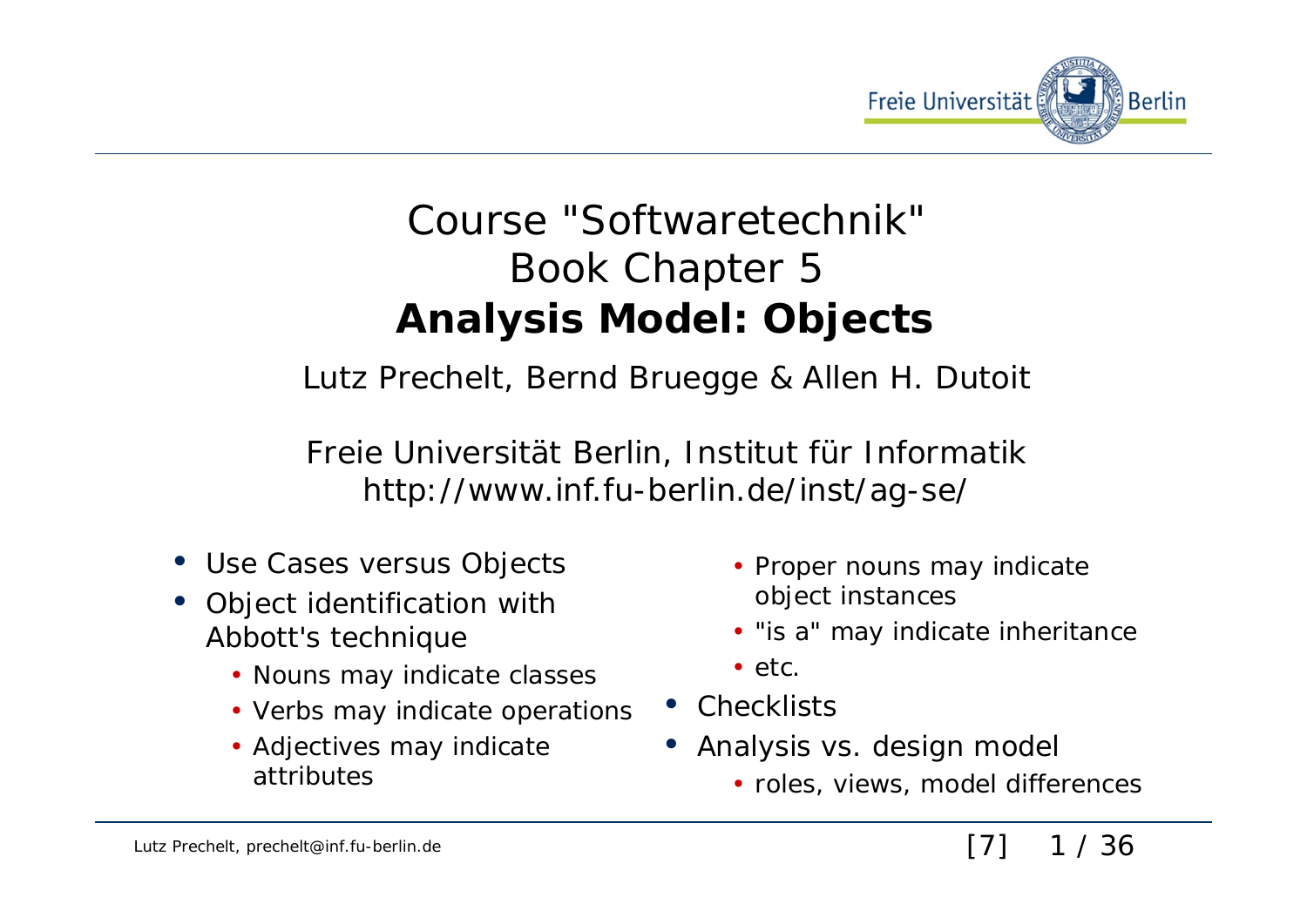# Where are we?: Taxonomie "Die Welt der Softwaretechnik"

Welt der Problemstellungen:

- • Produkt (Komplexitätsprob.)
	- Anforderungen (Problemraum)
	- Entwurf (Lösungsraum)
- • Prozess (psycho-soziale P.)
	- Kognitive Beschränkungen
	- Mängel der Urteilskraft
	- Kommunikation, Koordination
	- Gruppendynamik
	- Verborgene Ziele
	- Fehler

Welt der Lösungsansätze:

- Technische Ansätze ("hart")
	- *Abstraktion*
	- $\bullet$ Wiederverwendung
	- •Automatisierung
- • **Methodische Ansätze ("weich")**
	- •*Anforderungsermittlung*
	- •**Entwurf**
	- •**Qualitätssicherung**
	- •**Projektmanagement**



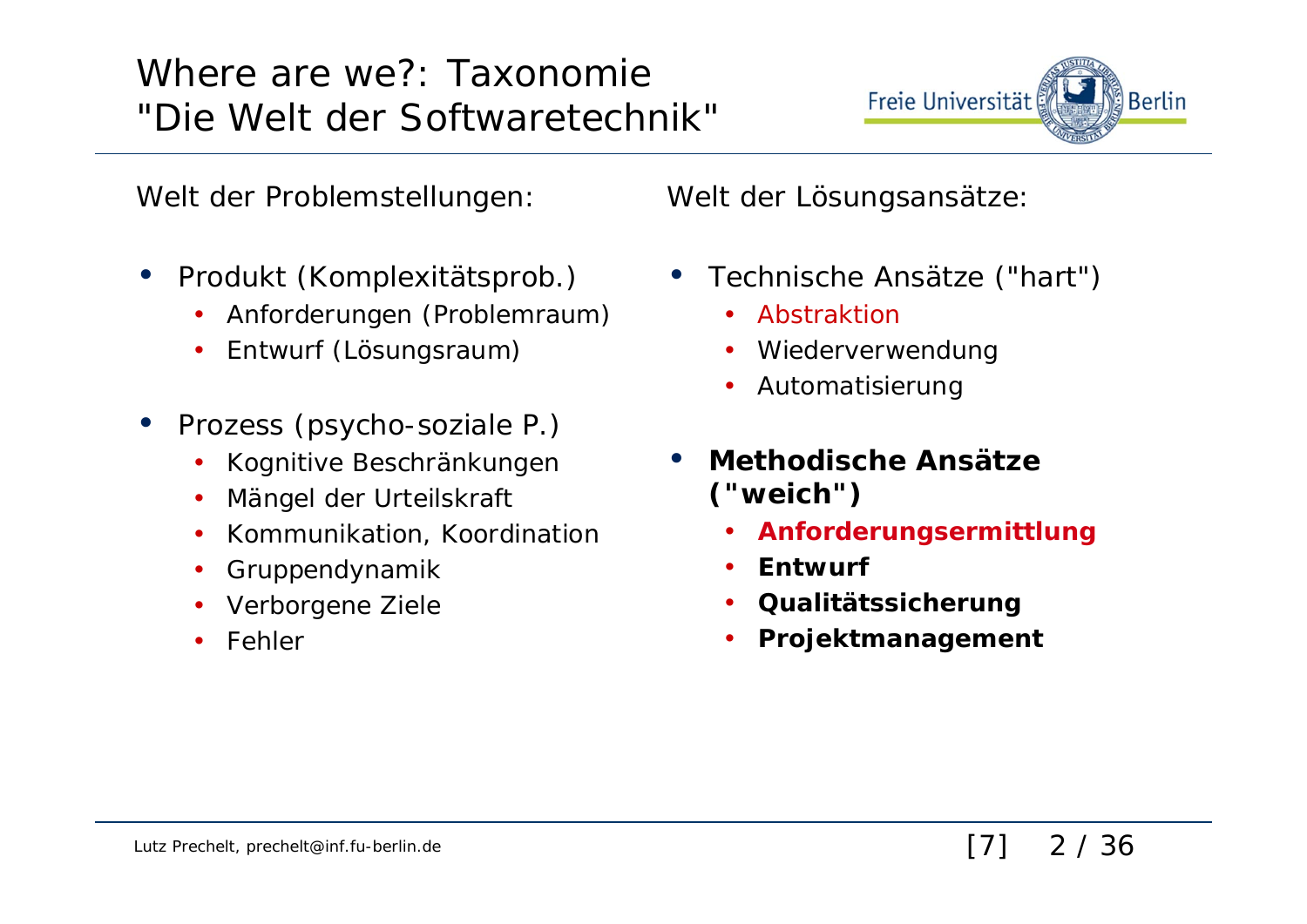

- • Einsicht: Man darf sich nicht auf intuitiven Eindruck darüber verlassen, was gebaut werden sollte
	- sondern sollte die Anforderungen systematisch ermittelr
- • Prinzipien:
	- **Erhebung** der Anforderungen bei allen Gruppen von Beteiligten
	- **Beschreibung** in einer Form, die die Beteiligten verstehen
	- **Validierung** anhand der verschriftlichten Form
	- *Spezifikation: Übertragung in zur Weiterverarbeitung günstige Form (Analysemodell)*
	- **Trennung von Belangen**: Anford. möglichst wenig koppeln
	- *Analyse auf Vollständigkeit: Lücken aufdecken und schließen*
	- *Analyse auf Konsistenz: Widersprüche aufdecken und lösen*
	- • **Mediation**: Widersprüche, die auf Interessengegensätzen beruhen, einer Lösung zuführen (Kompromiss oder Win-Win)
	- **Verwaltung**: Übermäßige Anforderungsänderungen eindämmen, Anforderungsdokument immer aktuell halten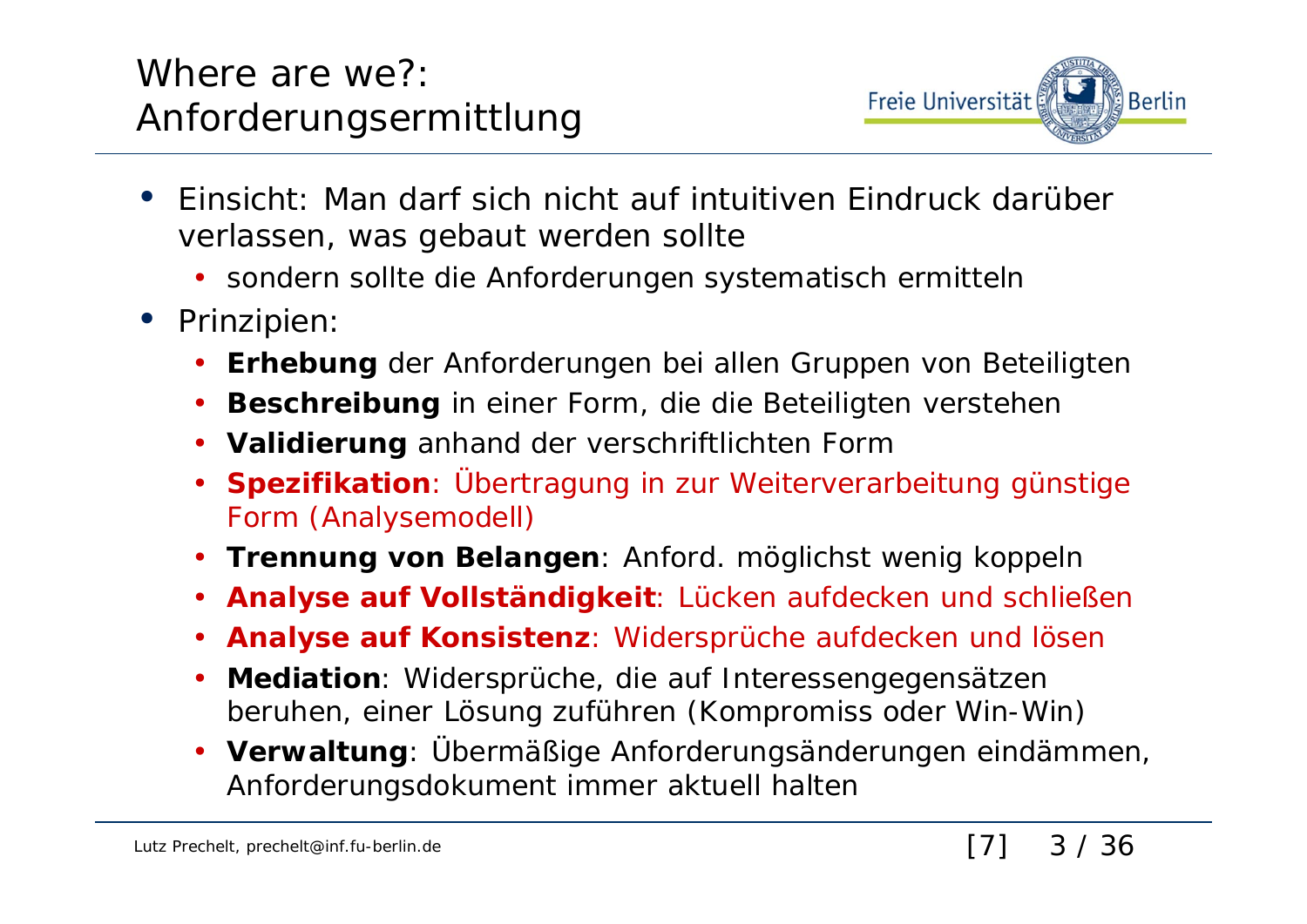# From Use Cases to Objects: Classes may not be obvious



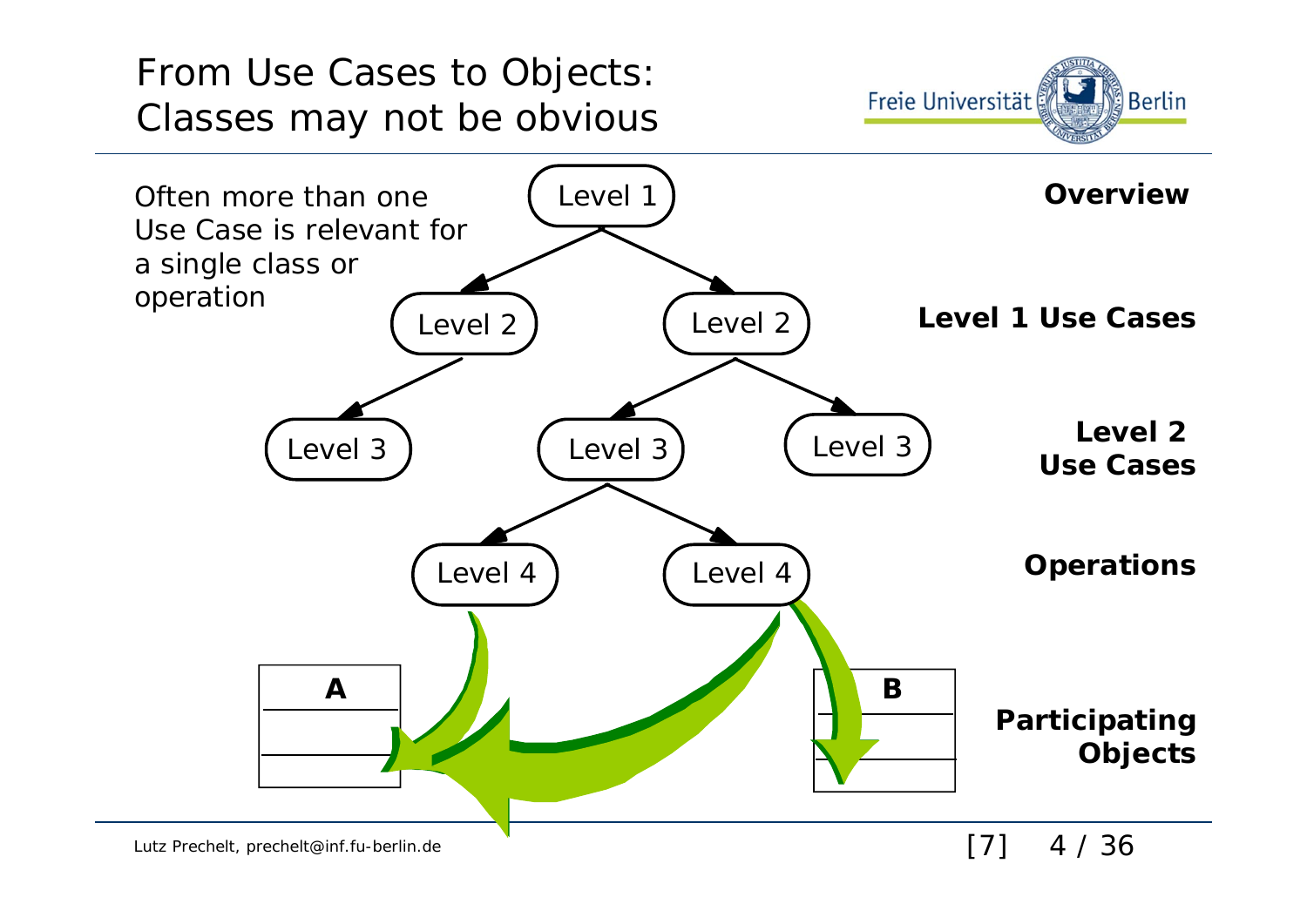

Goal: Find the abstractions important in the application domain

- Steps during object modeling
	- 1. Class identification
	- 2. Find the attributes
	- 3. Find the methods
	- 4. Find the associations between classes
- Note: Order of steps
	- •Goal: find the desired abstractions
	- The order of steps is flexible (the above is only a heuristic)
	- Iteration helps
- What happens if we find the wrong abstractions?
	- $\bullet$   $\rightarrow$  Must detect inconsistencies, then correct the model
- • Resulting model reflects application domain and requirements
	- **It is not meant to be a solution design!**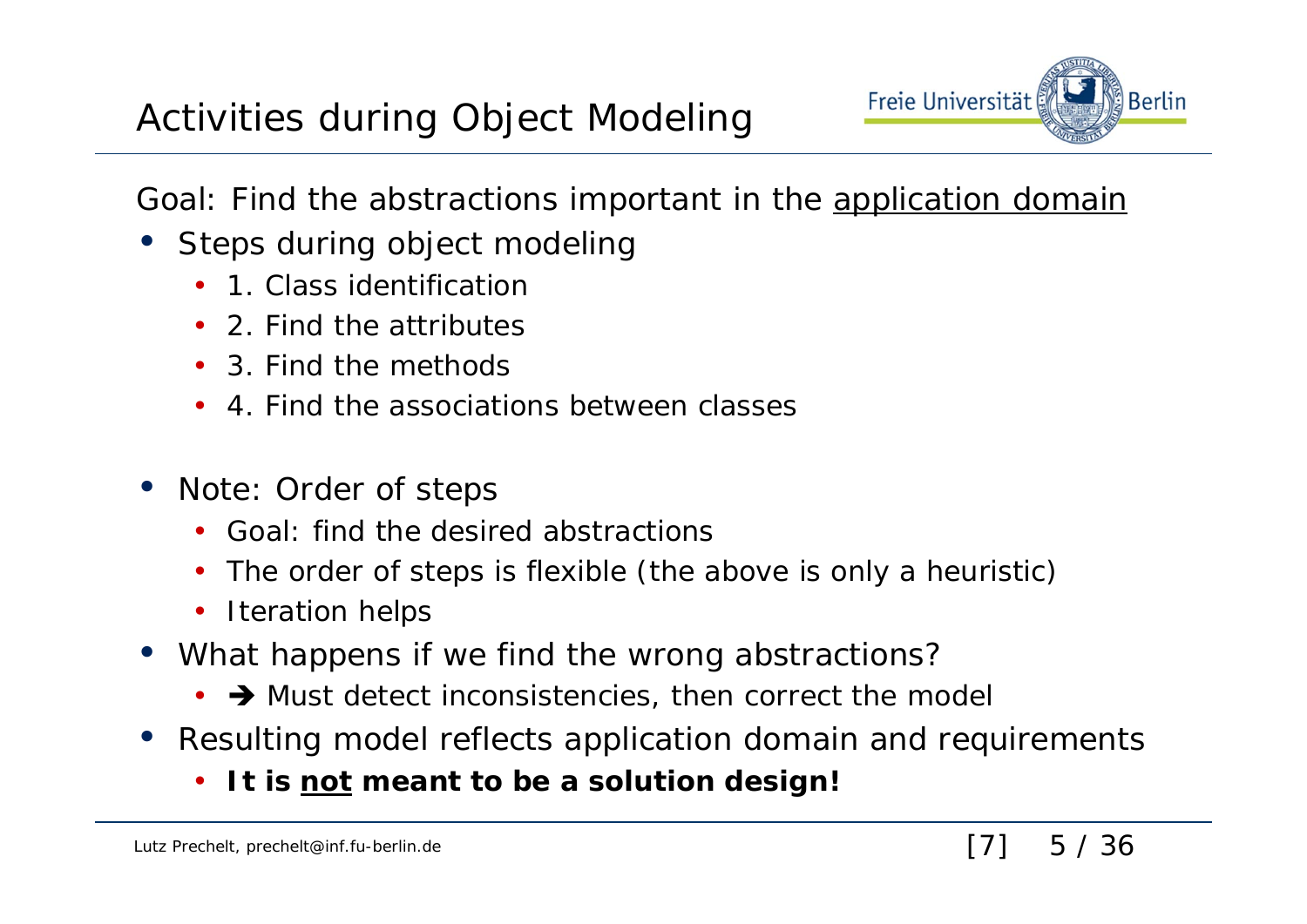

- • Classes
	- With or without subclasses
- • Associations (class or object relationships)
	- Generic/canonical associations
		- Part-of Hierarchy (Aggregation, on object level)
		- •Kind-of Hierarchy (Generalization, on class level)
	- Domain-specific associations
- •**Attributes** 
	- •Domain-specific
- •**Operations** 
	- Generic operations (create etc.): General world knowledge
	- Domain operations: Dynamic model, Functional model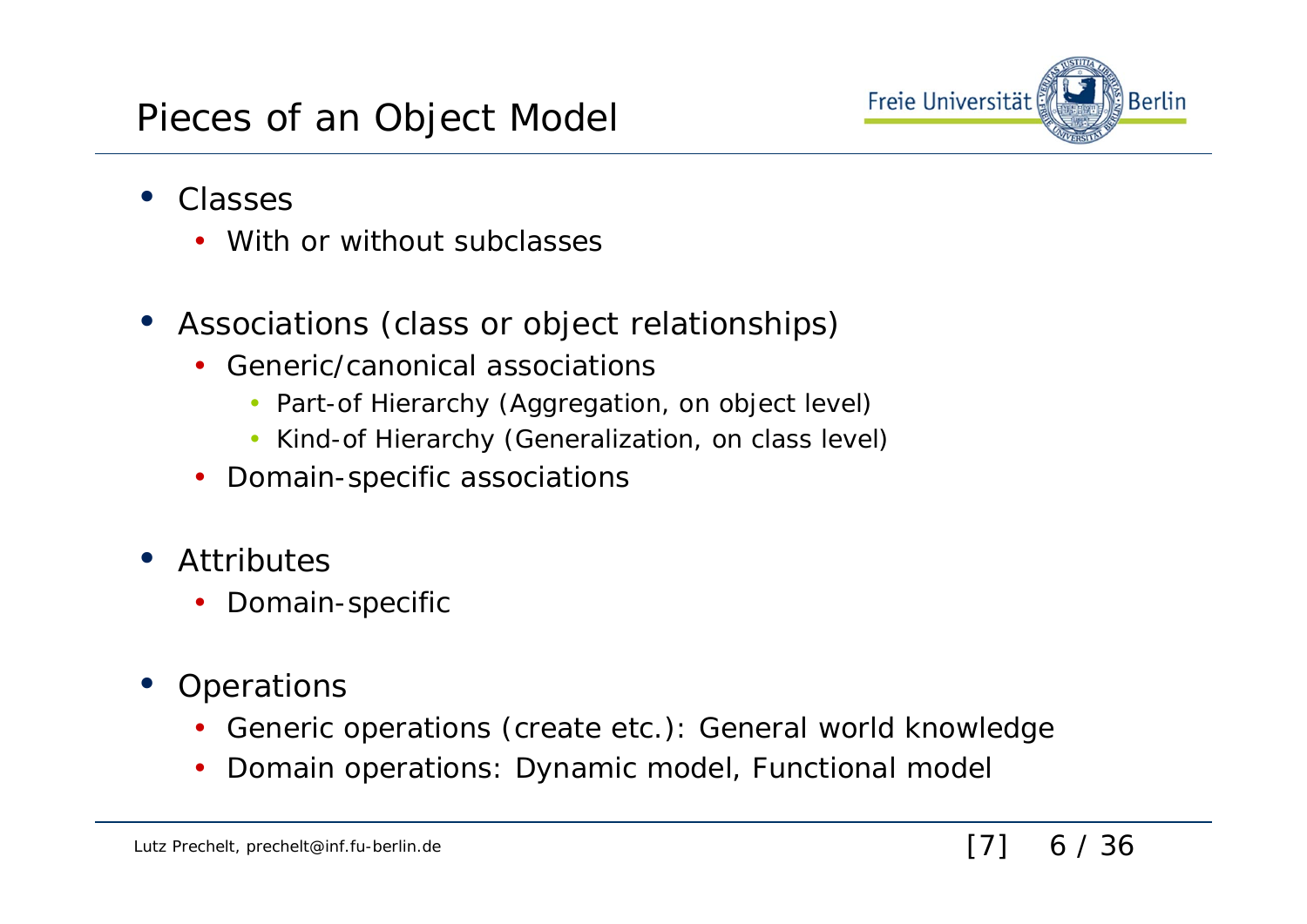

- • **Object** (**instance, dt.:** *Exemplar*): Exactly one thing
	- This lecture on Software Engineering today
	- The term "instance" (german: "Exemplar") is preferable, because "object" is sometimes also used to mean a class
- • A **class** abstractly describes a group of objects with similar properties
	- e.g. Game, Tournament, mechanic, car, database
	- A class consists of a data type and operations
- **Object diagram**: A graphic notation for modeling objects, classes and their relationships ("associations"):
	- **Class diagram**: Describes all possible states of data
	- **Instance diagram**: A particular set of objects relating to each other. Useful for discussing scenarios, test cases and examples
- • During modeling, we use class diagrams for *specification* and instance diagrams for *illustration*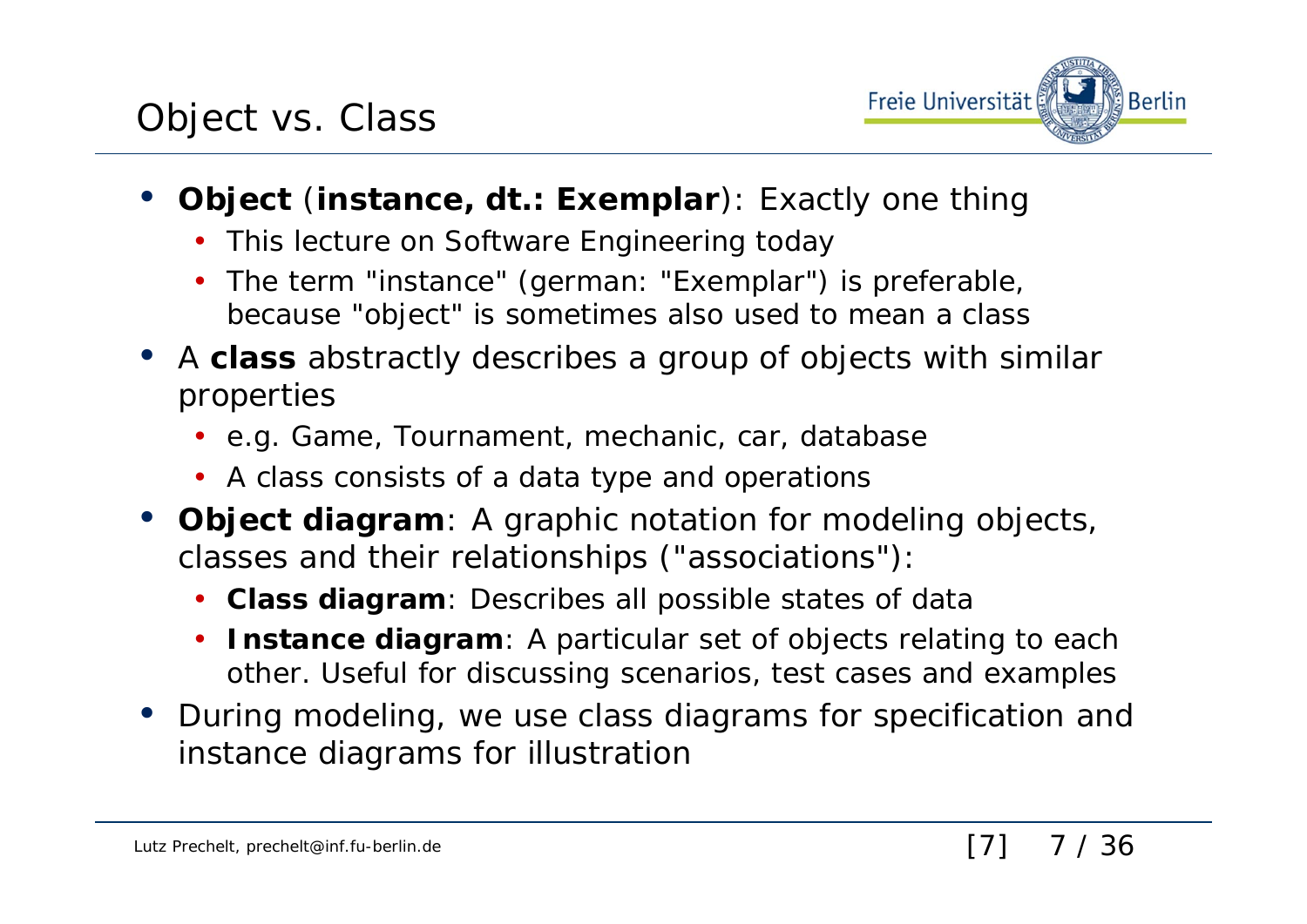

Methods (one should apply several):

- Learn about problem domain:
	- Observe, talk to your client
- Apply general world knowledge and intuition
	- Try to establish a taxonomy
- • Do a syntactic analysis of problem statements or scenarios: Abbott Textual Analysis (1983), also called noun-verb analysis
	- Nouns are good candidates for classes
	- Verbs are good candidates for operations
	- Adjectives are often candidates for attributes
- • Apply design knowledge:
	- Distinguish different types of objects
	- Apply design patterns  $($   $\rightarrow$  lecture on design patterns)
	- Identify existing solution classes
	- Often amounts to solution design (not requirements analysis )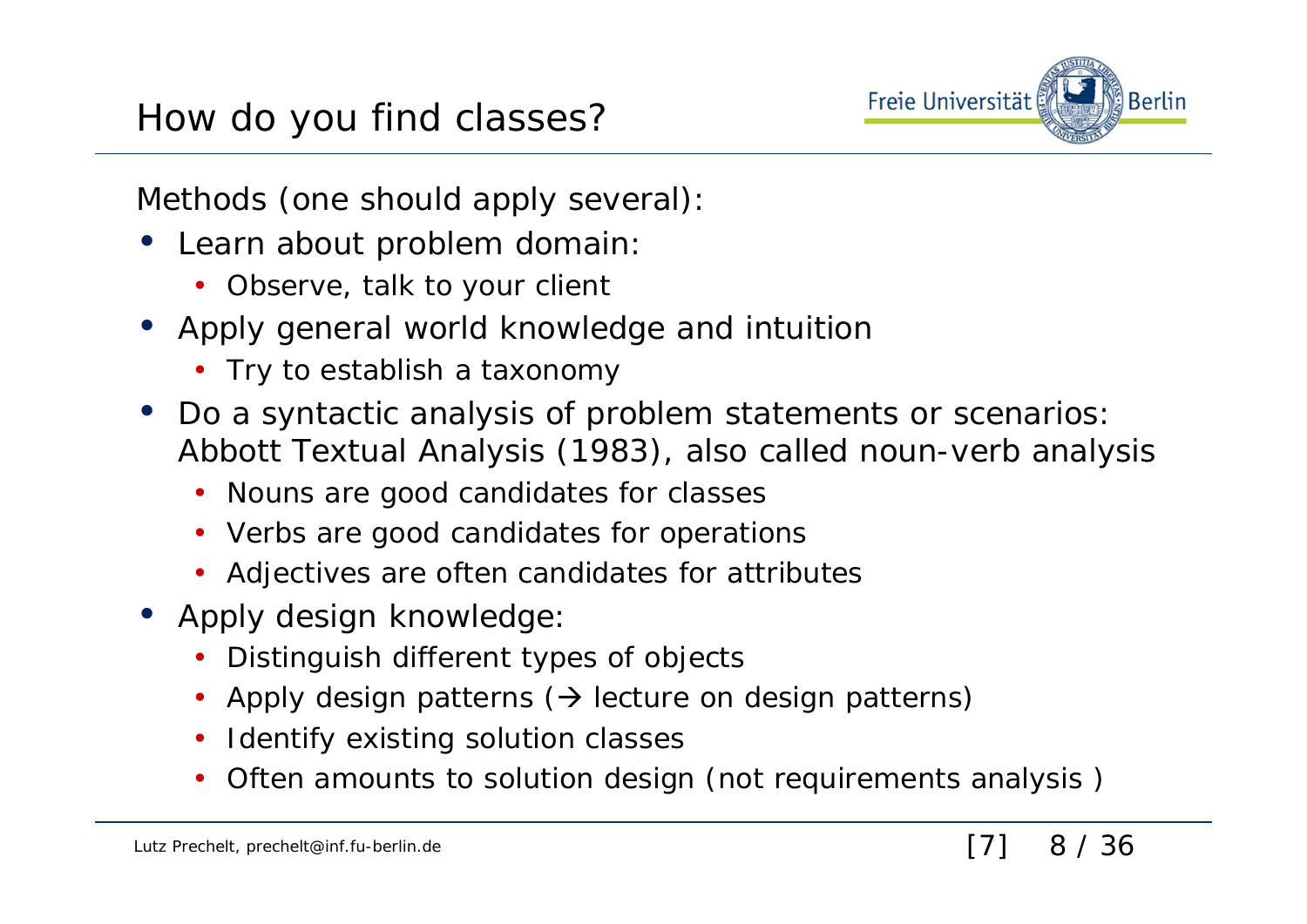

- Pick a use case and look at its flow of events
	- Find terms that developers or users need to clarify in order to understand the flow of events
	- Look for recurring nouns (e.g., Incident)
	- Identify real world entities that the system needs to keep track of (e.g., FieldOfficer, Dispatcher, Resource),
	- Identify real world procedures that the system needs to keep track of (e.g., EmergencyOperationsPlan),
	- Identify data sources or sinks (e.g., Printer)
	- all these are candidates for becoming objects in your model
- • Be prepared that some objects are still missing and need to be found:
	- Model the flow of events with a sequence diagram
- • Always use the user's terms
	- •But be consistent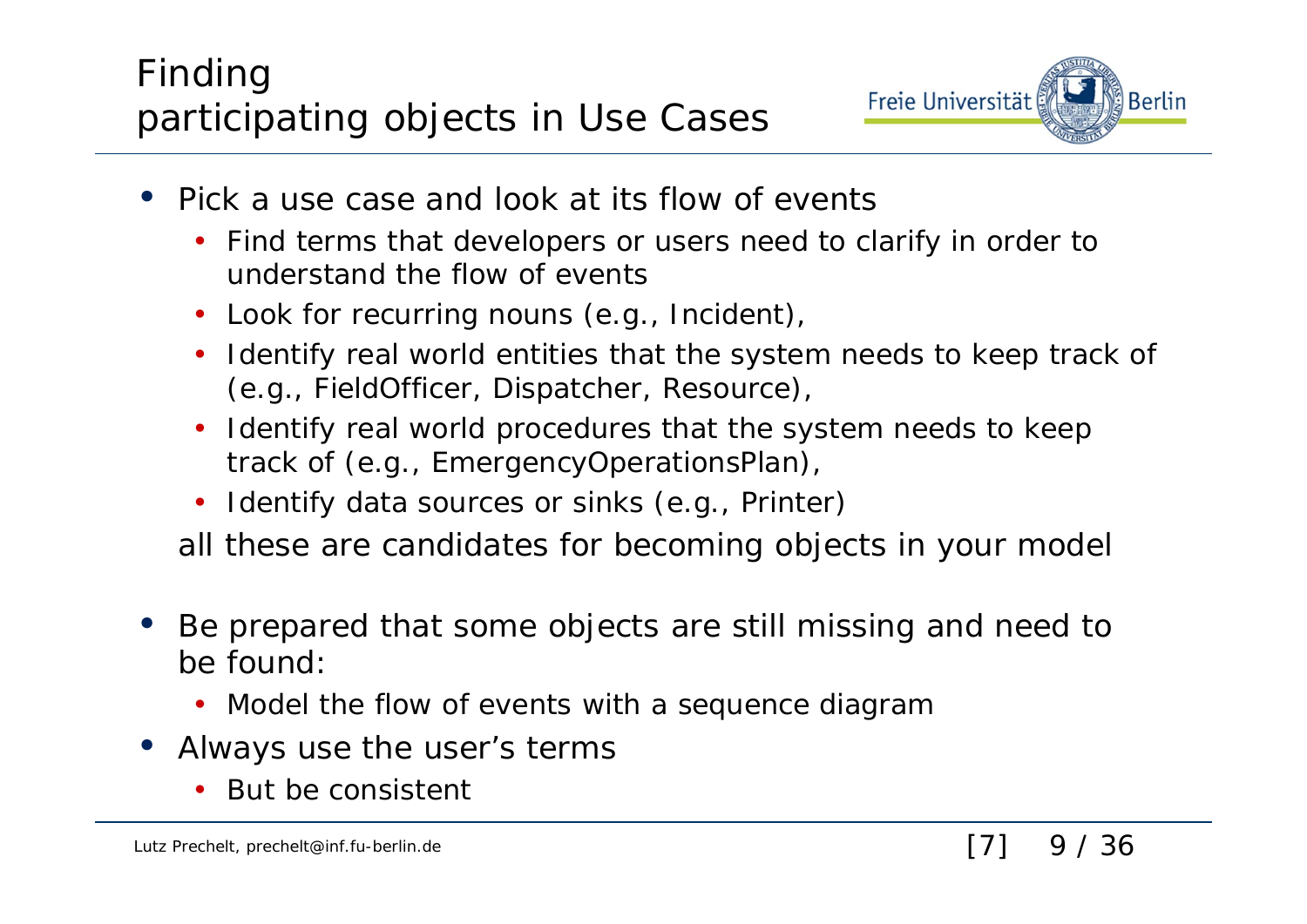

### •**Entity Objects**

• Represent the persistent information tracked by the system ("business objects", "Geschäftsobjekte")

## • **Control Objects:**

• Represent the control tasks performed by the system ("logic")

## •**Boundary Objects**

- Represent the interaction between the user and the system
- • Having three kinds of objects leads to models that are more resilient to change.
	- The interface of a system changes more likely than the control
	- • The control of the system changes more likely than the application domain entities
- Sometimes known as Model, View, Controller (MVC)
	- but that term is more commonly applied within GUIs only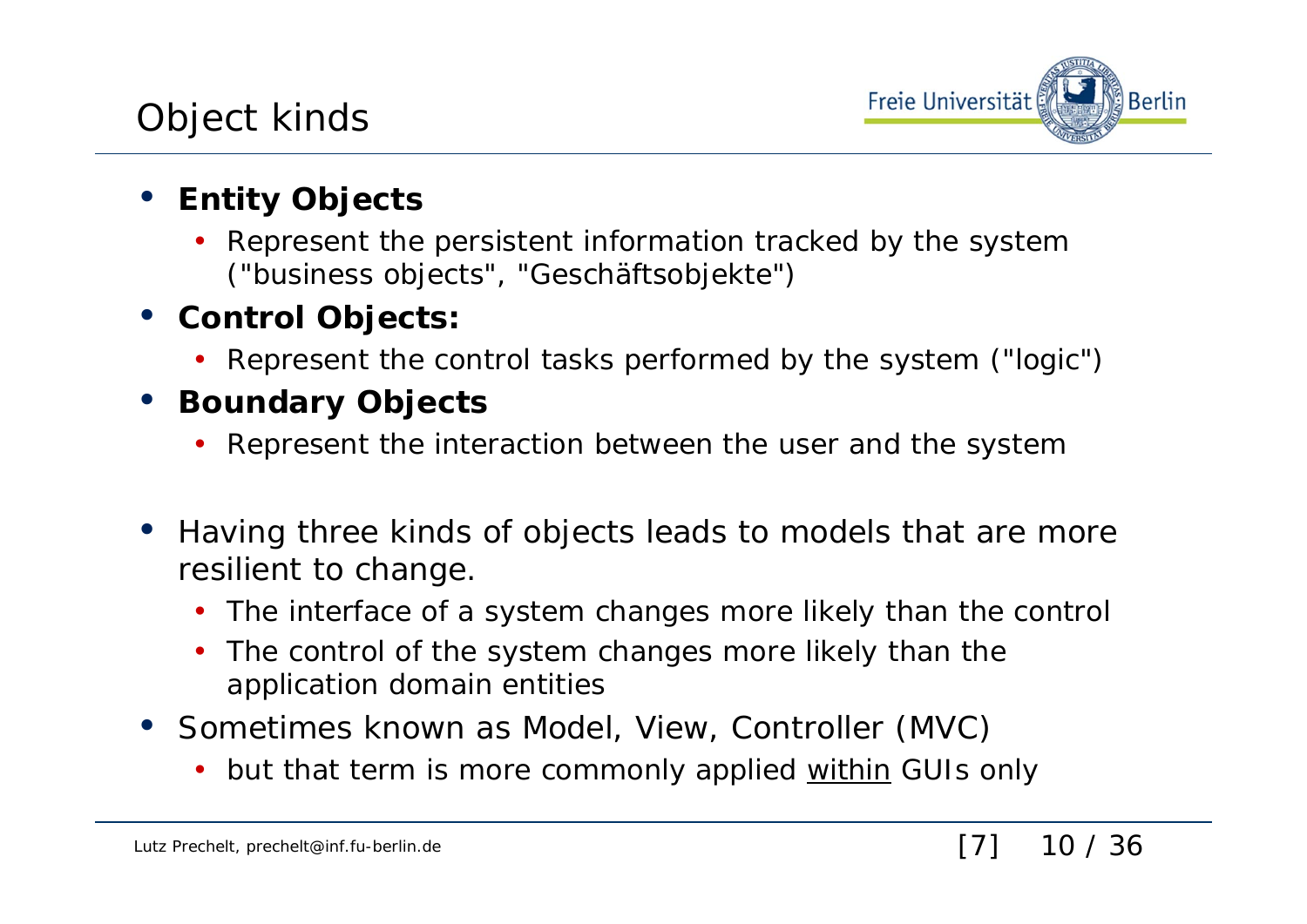



**Entity Objects Control Objects Interface Objects**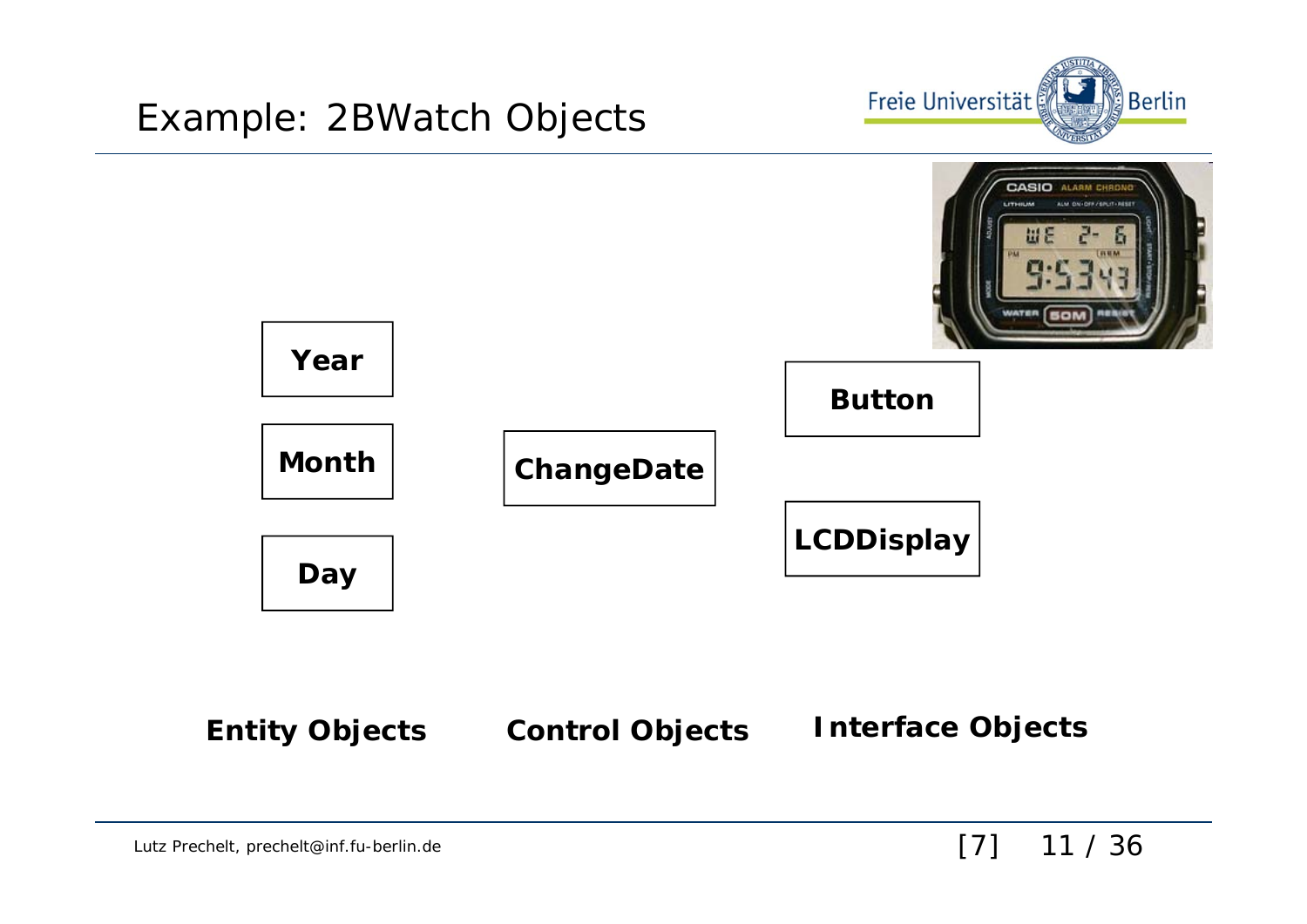

- • UML provides several mechanisms to extend the language
	- • In particular the *stereotype* mechanism to represent new modeling elements
	- Stereotypes are defined in a UML *profile*
	- •An appropriate profile can be used to tag classes with the three kinds

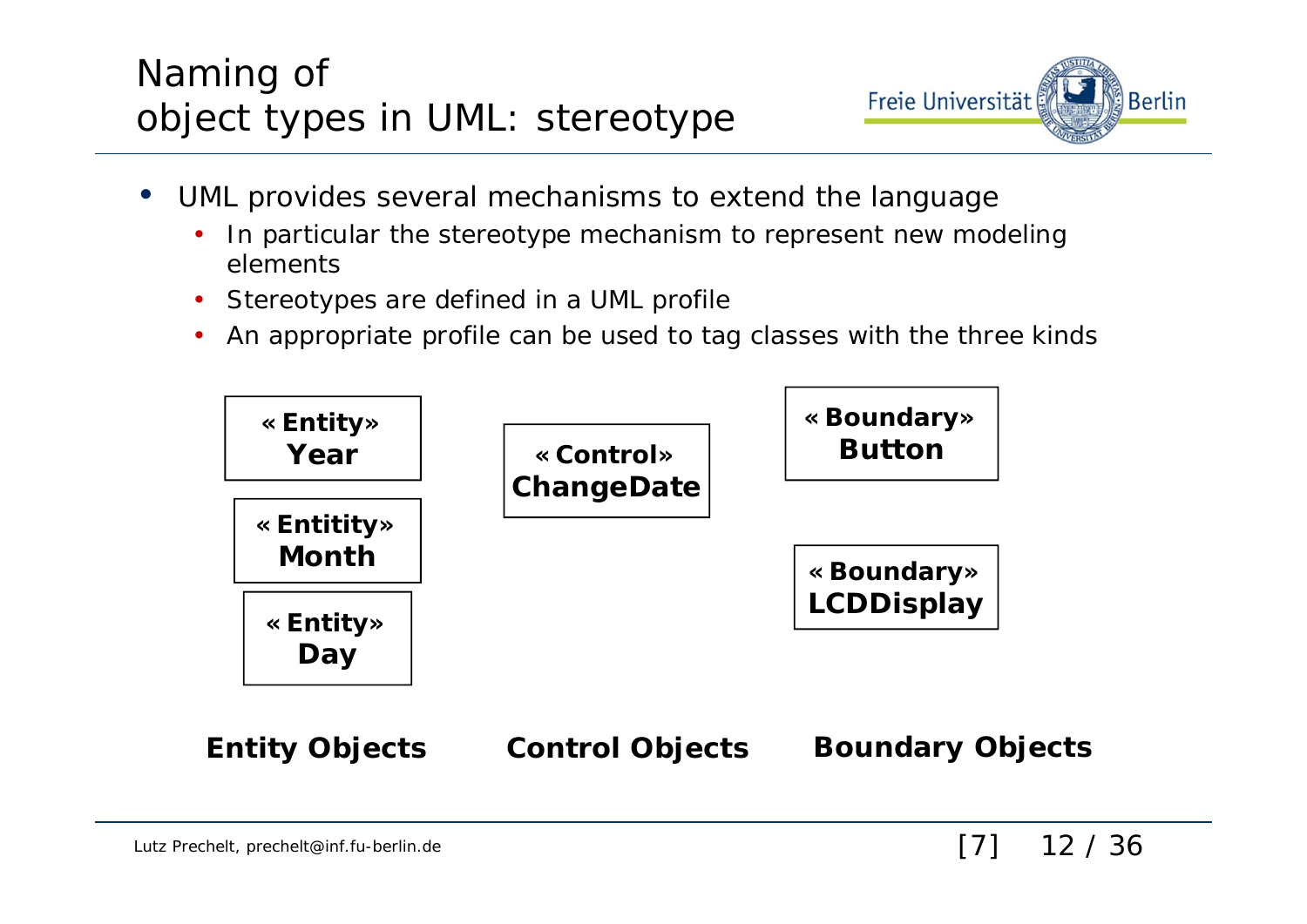

- • To distinguish the different object kinds on a syntactical basis, one may use name suffixes:
	- Object names ending with "Boundary" suffix represent boundary objects
	- •Objects names ending with "Control" suffix represent control objects
	- •Objects names ending without either suffix represent entity objects

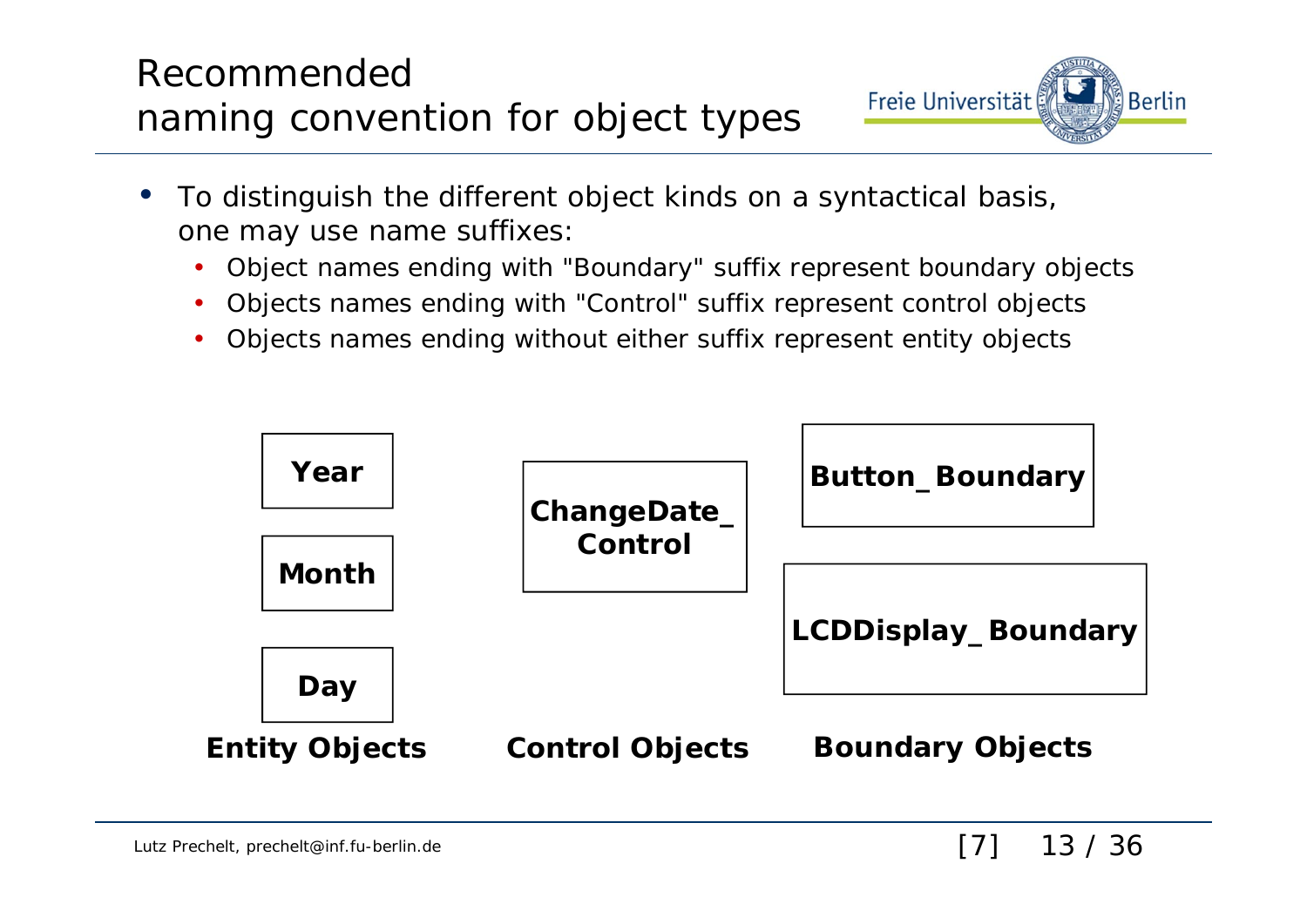

• The customer enters the store to buy a toy. Flow of events:

- • It has to be a toy that his daughter likes and it must cost less than 50 Euro.
- • He tries a videogame, which uses a data glove and a head-mounted display. He likes it.
- • An assistant helps him. The suitability of the game depends on the age of the child.
- •His daughter is only 3 years old.
- $\bullet$  The assistant recommends another type of toy, the boardgame "Monopoly".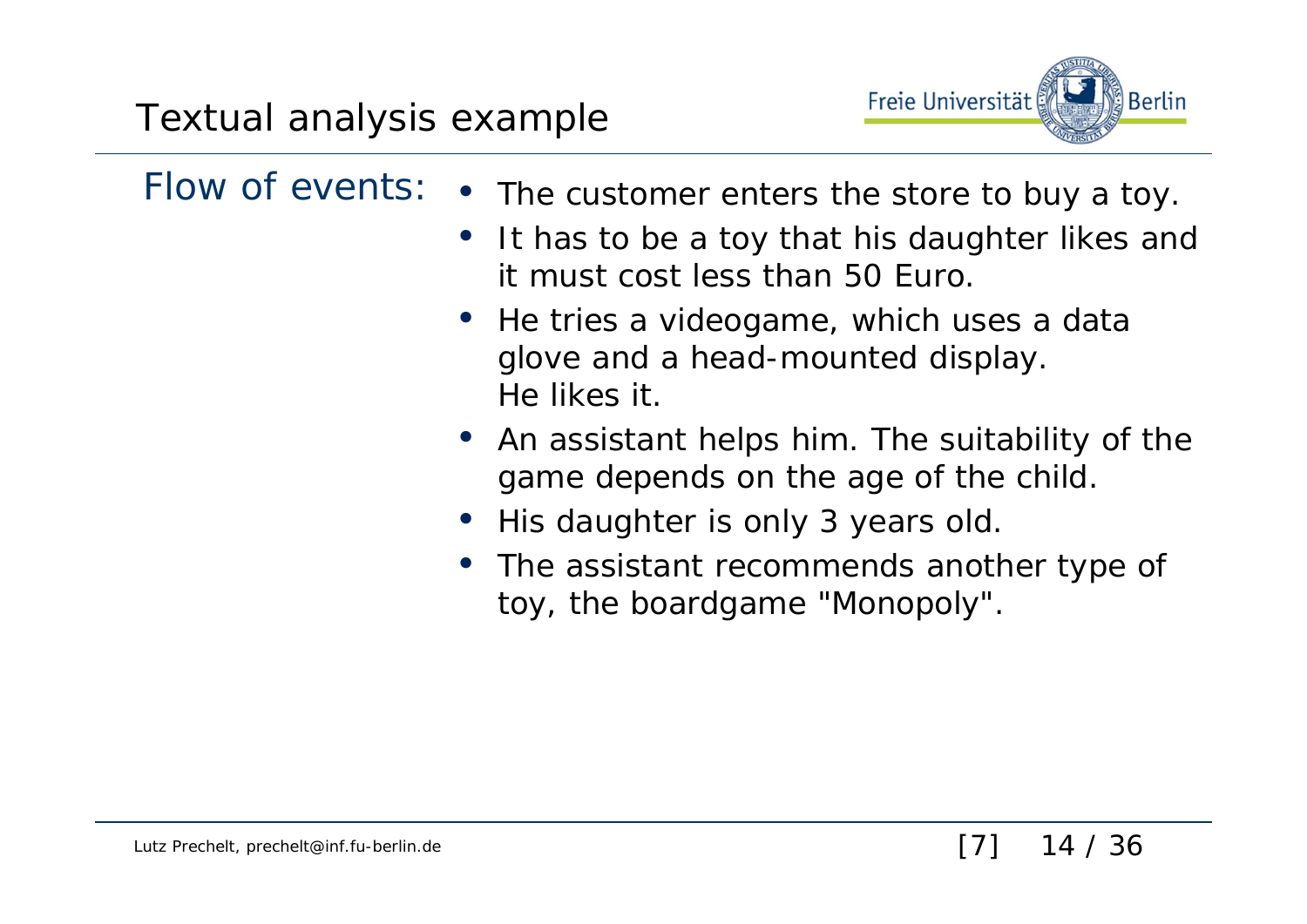Mapping parts of speech to object model components [Abbott, 1983]



| Example                           | Grammatical<br>construct | (perhaps)<br><b>UML</b> component |
|-----------------------------------|--------------------------|-----------------------------------|
| "Monopoly"                        | Concrete Person, Thing   | Object                            |
| "toy"                             | noun                     | Class                             |
| "3 years old"                     | Adjective                | Attribute                         |
| "enters"                          | verb                     | Operation                         |
| "depends on"                      | Intransitive verb        | <b>Operation (Event)</b>          |
| "is a", "eitheror",<br>"kind of"  | Classifying verb         | Inheritance                       |
| "Has a ", "consists of"           | Possessive Verb          | Aggregation                       |
| "must be", "less than" modal Verb |                          | Constraint                        |

Lutz Prechelt, prechelt@inf.fu-berlin.de  $[7]$  15 / 36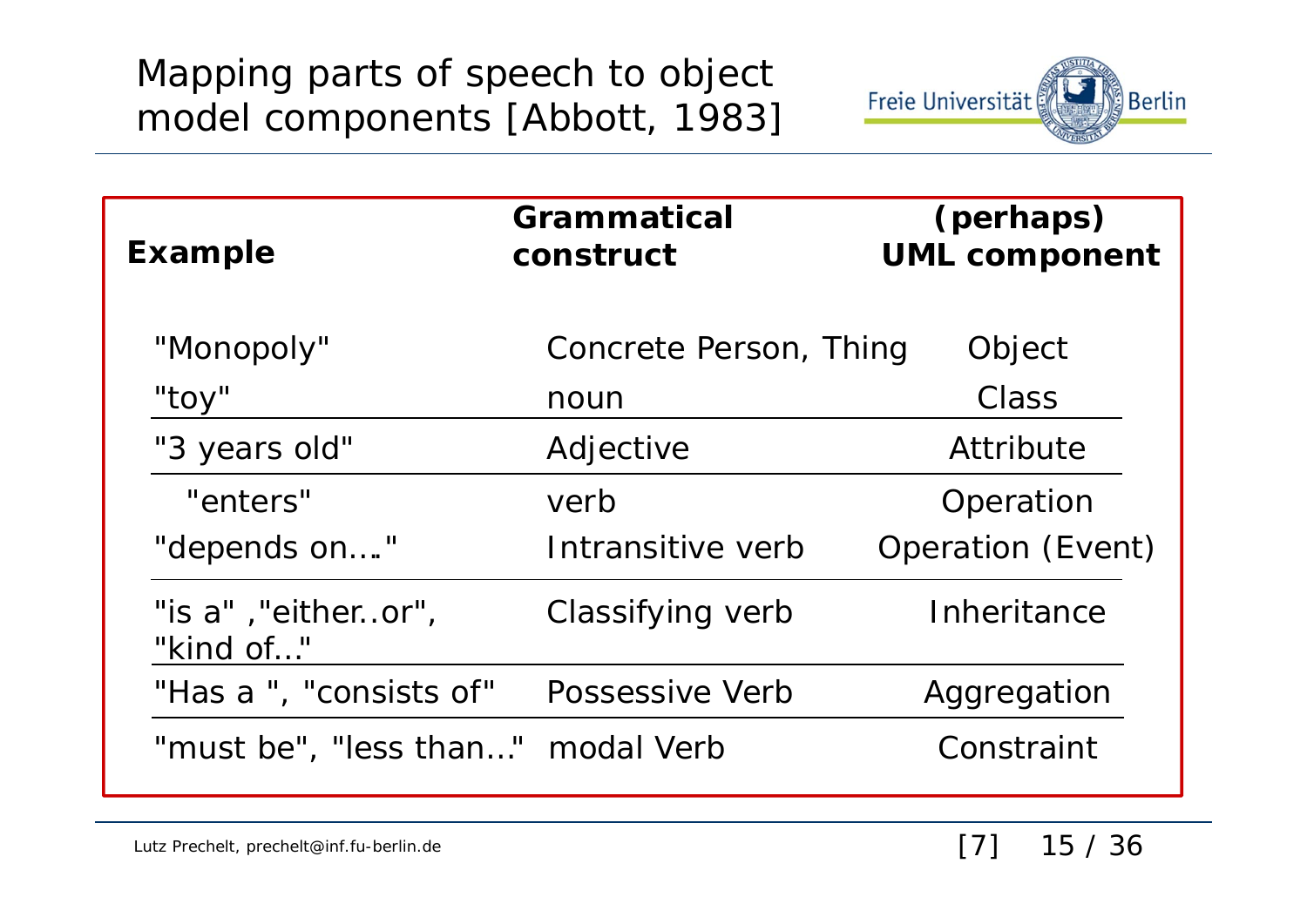# Generation of a class diagram from flow of events





- •Customer enters the store to buy a toy.
	- •It has to be a toy that his daughter likes and it must cost less than 50 Euro.
	- $\bullet$ He tries a videogame, which uses a data glove and a head-mounted display. He likes it.
- • An assistant helps him.
	- •The suitability of the game depends on the age of the child.
	- •His daughter is only 3 years old.
	- • The assistant recommends another type of toy, namely a **boardgame**.
- The customer buys the game and leaves the store.

[There is more information left to be analyzed in this narrative.]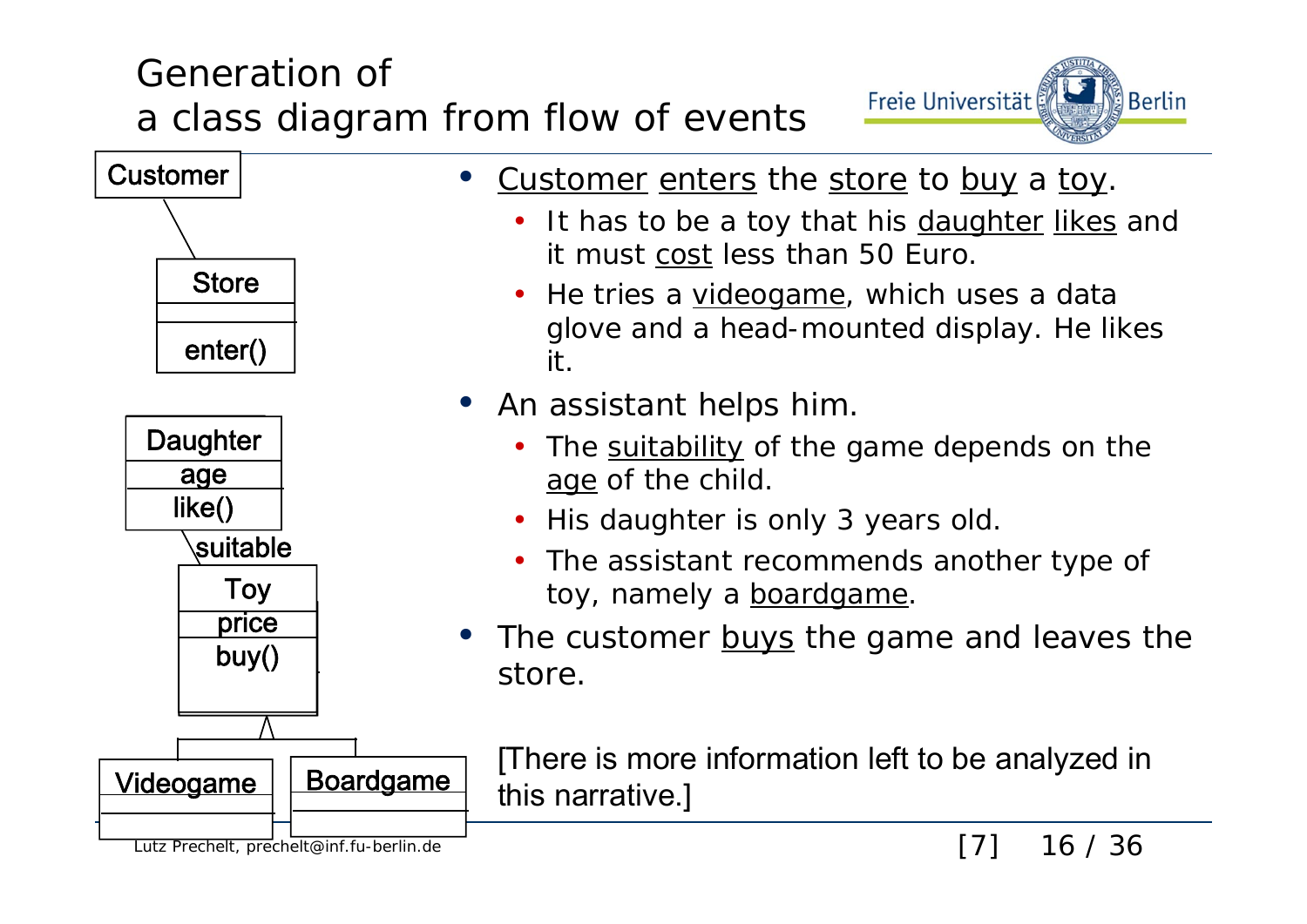

- • Formulate scenarios
	- with help from the end user and/or application domain expert
- • Extract the use cases from the scenarios
	- with the help of application domain expert
- • Analyze the flow of events
	- for example with Abbott's textual analysis
- • Generate the class diagrams. This includes the following steps:
	- Class identification (textual analysis, domain experts).
	- Identification of attributes and operations (sometimes before the classes are found!)
	- Identification of associations between classes
	- Identification of multiplicities
	- Identification of roles
	- Identification of constraints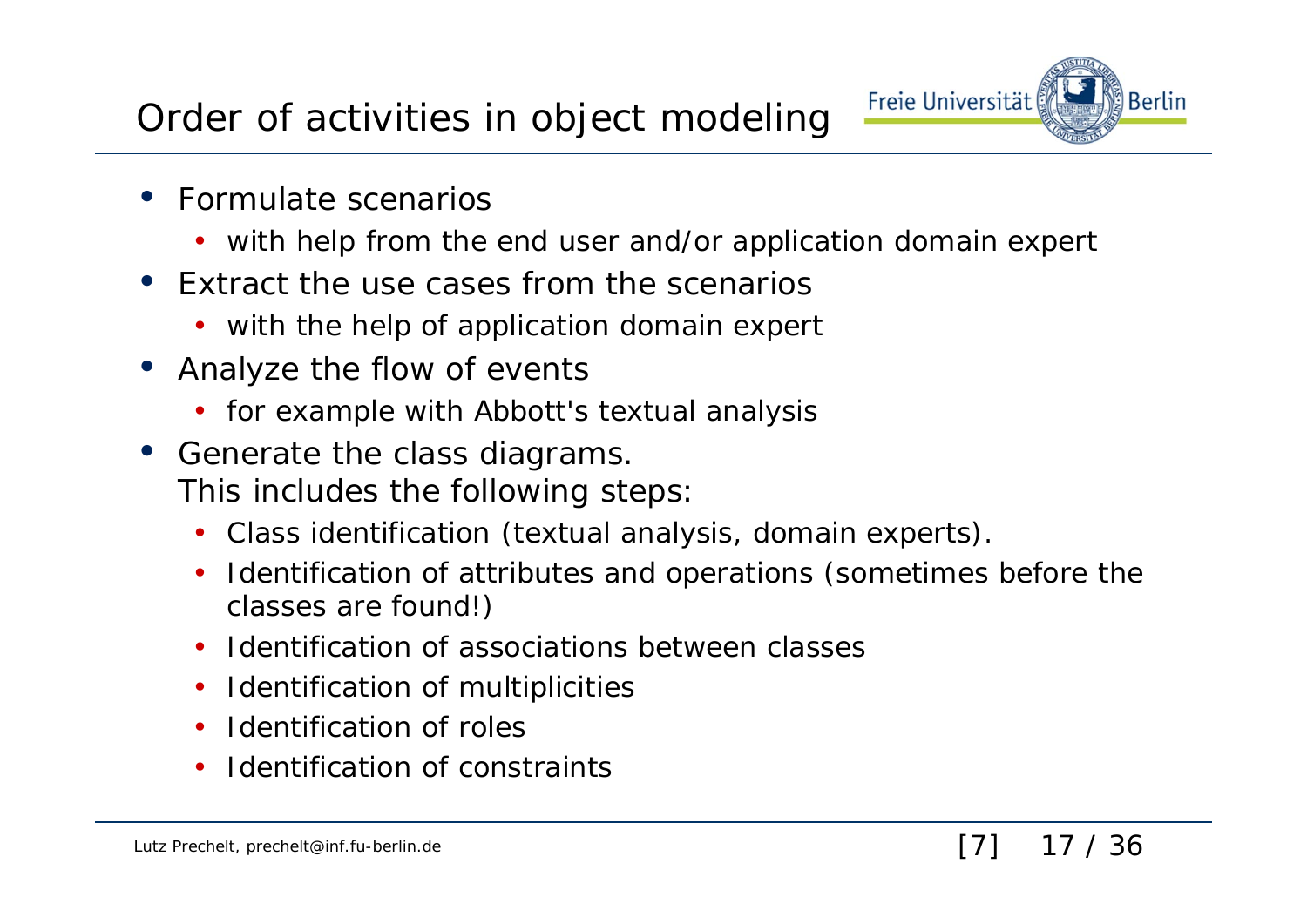



- • Identify a category for the class
	- Concrete things (e.g. Toy)
	- Persons and their roles (e.g. Customer)
	- Information about actions (e.g. Receipt)
	- Places (e.g. Shop)
	- Organizations (e.g. Company)
	- Containers (e.g. Shelf)
	- Events (e.g. Payment)
	- Contracts (e.g. Purchase)
- • Find a suitable name
	- •A user term
	- •Noun, singular
	- •Not describing a role
	- • Not confusable with some other class name
- • Check abstraction level
	- • Avoid classes that are too finegrained or too simple
- • Is this really an application domain class?
	- Or is it a solution domain class e.g. for technically managing a set of objects?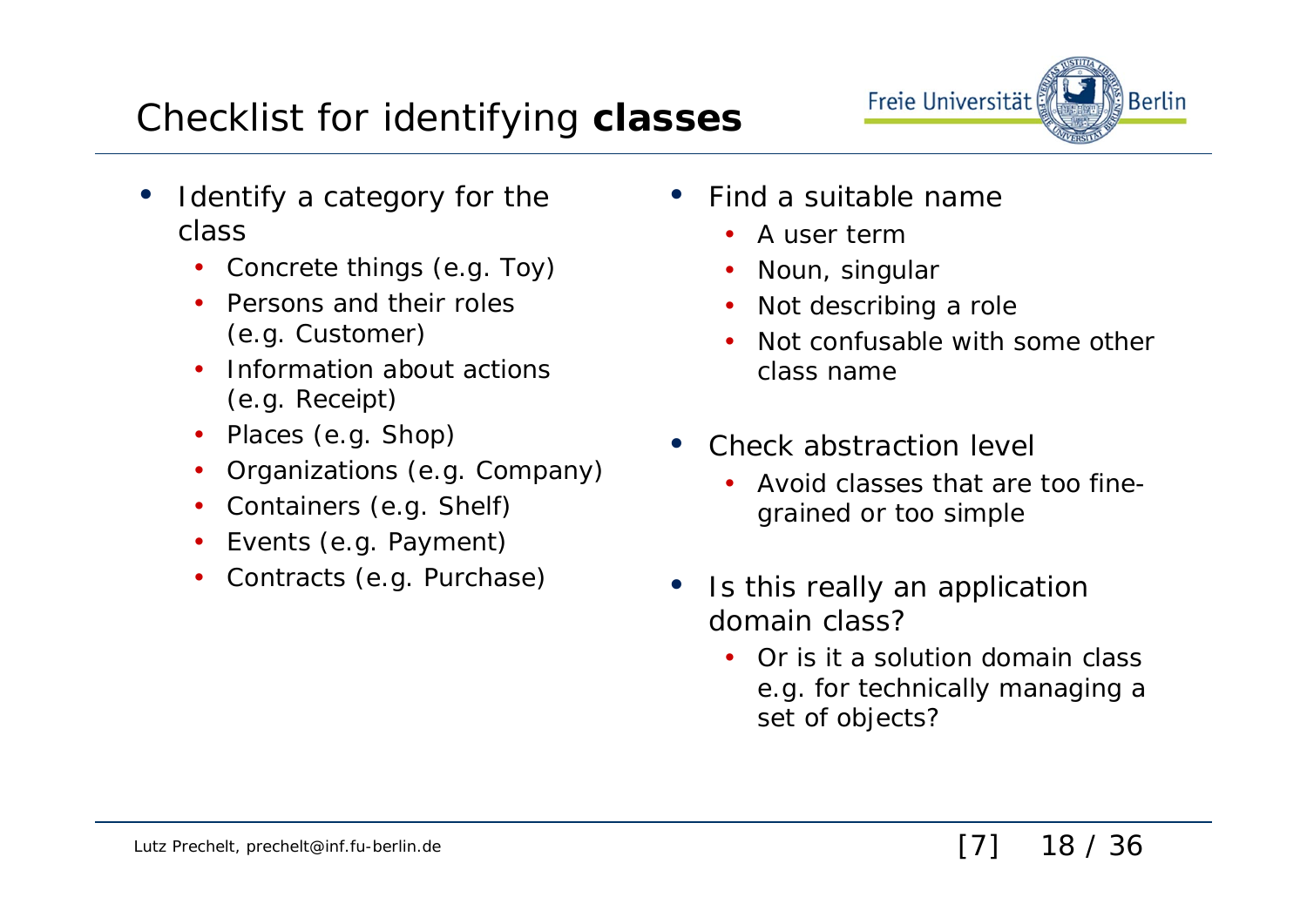Checklist for identifying **associations**

- •Start with a simple line only
- • Check for association type:
	- A is a physical part of E
	- A is a logical part of E
	- A is a description of E
	- $\bullet$  A uses E
	- $\bullet$  A owns E
	- other
- • Check for restrictions:
	- Is it {ordered}?
	- • If there are several associations:{xor}?, {subset}?
- • Check for roles of classes:
	- • Name roles or name the association if this adds clarity

• In particular if there are multiple associations at a class

Freie Universität

**Berlin** 

- •Always name reflexive assocs
- •Role names are nouns
- • If assoc. names are nouns, they refer to abstractions
	- e.g. *authorship*, not *author*
- • Check 1:1 associations
	- • If the association is mandatory, should the classes be united?
- $\bullet$  Check for multiple associations between the same classes
	- Are they really different?
		- Probably yes if they have different multiplicities
		- •Often no if they do not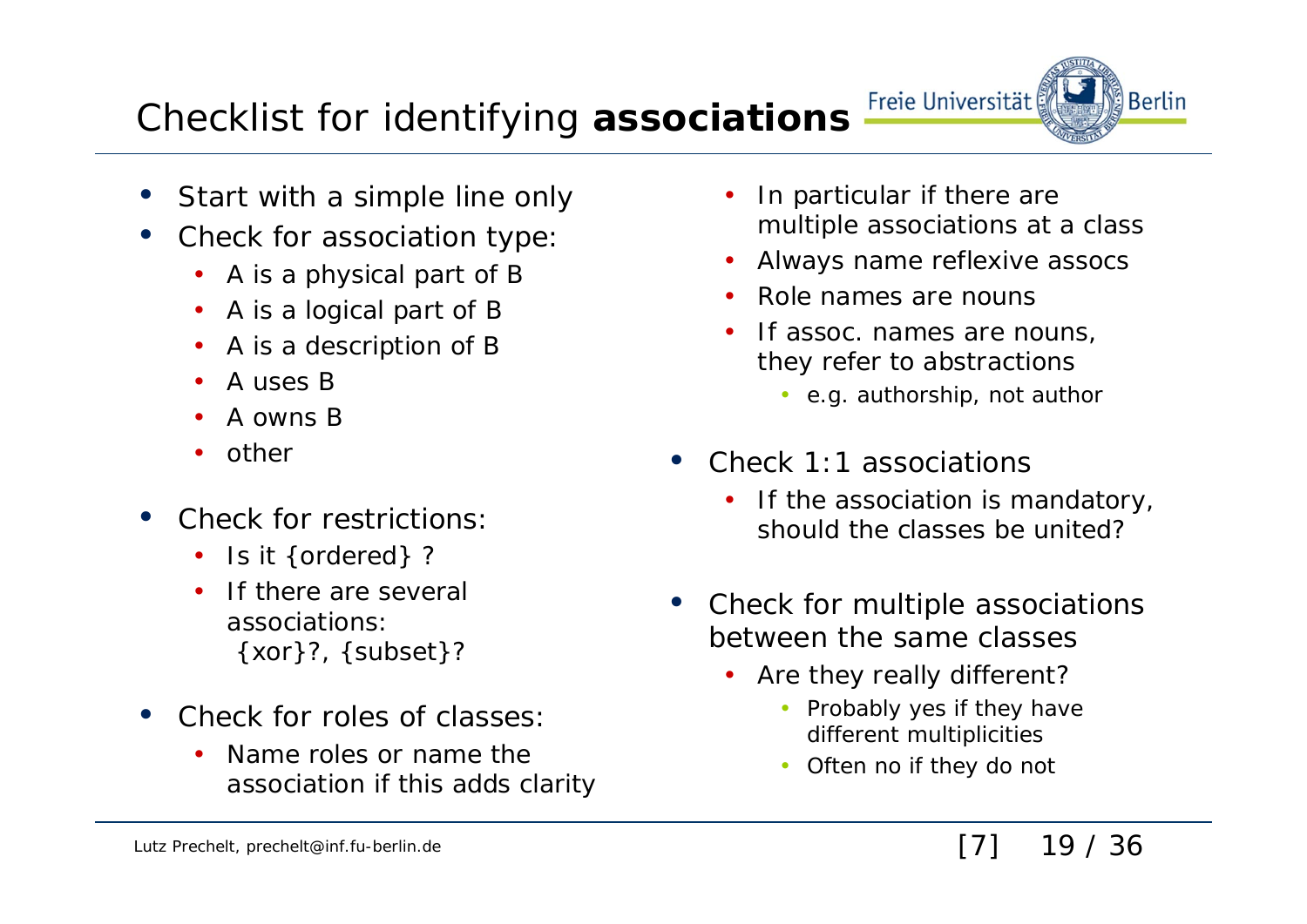Checklist for identifying **attributes**



- • Check abstraction level
	- Use elementary types only where appropriate
	- Complex attributes should become classes, not multiple elementary attributes
	- • Implementation details (e.g. for realizing an association, for optimizations) should not be modeled!
- • Check location:
	- • If the class had no associations, would this attribute still be required?
		- Yes: Ok
		- $\bullet$  No: It may be an attribute of an association. Think about forming an association class.
- • Find a suitable name:
	- •Noun or adjective+noun
	- •Do not repeat name of class
	- • Avoid abbreviations (unless well-known in the domain)
- • Is it a class attribute?
	- • Should the value always be the same for all instances?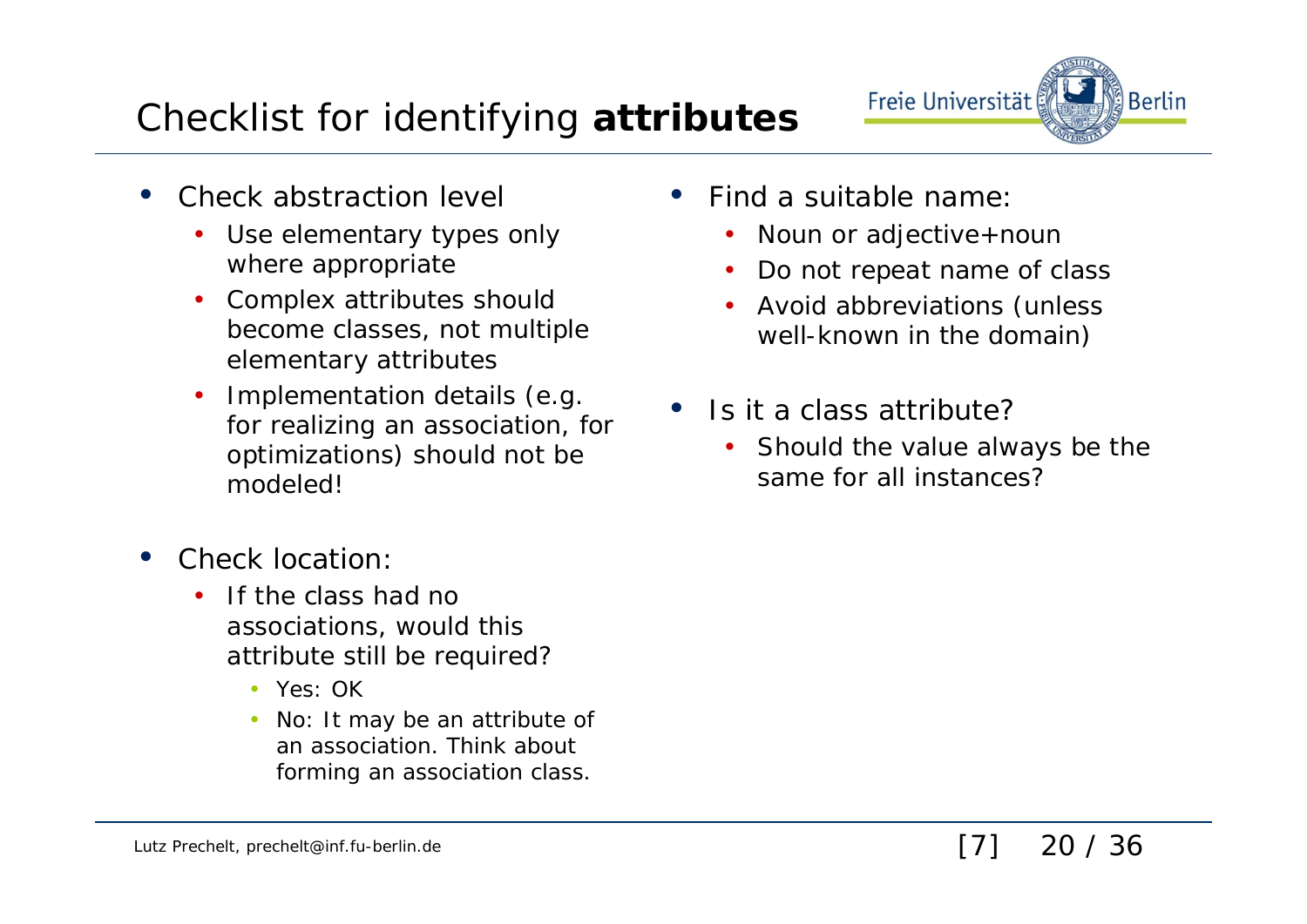

- $\bullet$  Is it natural?
	- $\bullet$  During analysis, inheritance should describe a type taxonomy present in the *problem domain*
- $\bullet$  Is it redundant?
	- It is if two subclasses need the same set of attributes and operations
- $\bullet$  Is it misaligned?
	- It is if some subclasses inherit operations that make no sense for them
		- **Very dangerous!**

•Note:

Inheritance in the analysis model needs not always be implemented as inheritance in the design model or in the final program.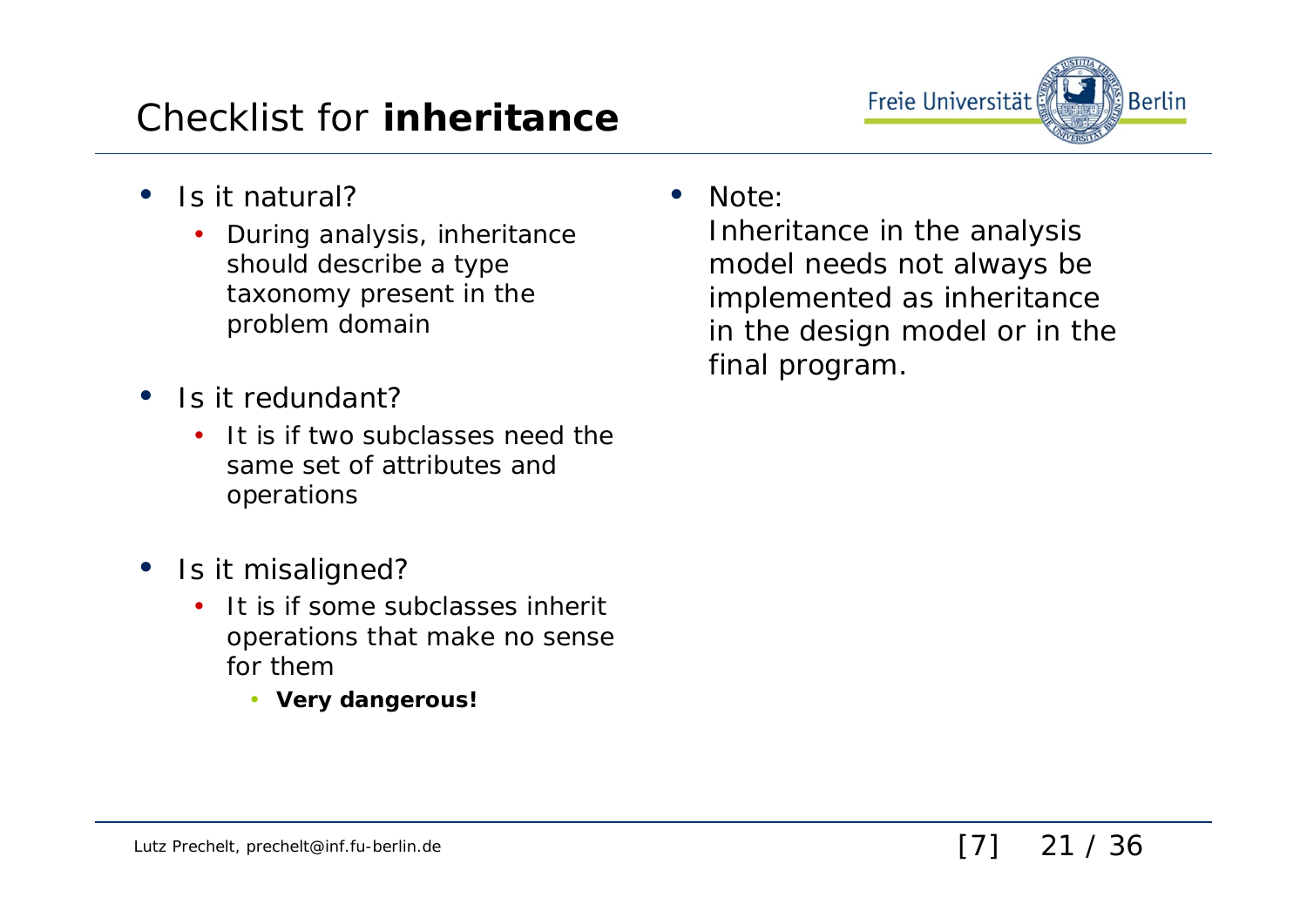Checklist for identifying **operations**



- • Is this the right class?
	- • In an inheritance hierarchy, move operations as far up as makes sense
- • Find a suitable name:
	- Starts with imperative verk
	- For procedures: describes the effect of the operation
	- • For functions: describes the result returned
- • Check granularity:
	- • Does the operation serve some purpose completely?
		- If no, join it with others
	- Does it serve more than one?
		- If yes, split it in several
- • Check class cohesion:
	- • Are there attributes that are not used by any operation?
		- If yes, an operation is missing
- • Does it have too many parameters?
	- • If yes, you may need to introduce auxiliary classes to group some of them together

Lutz Prechelt, prechelt@inf.fu-berlin.de  $\lceil 7 \rceil$  22 / 36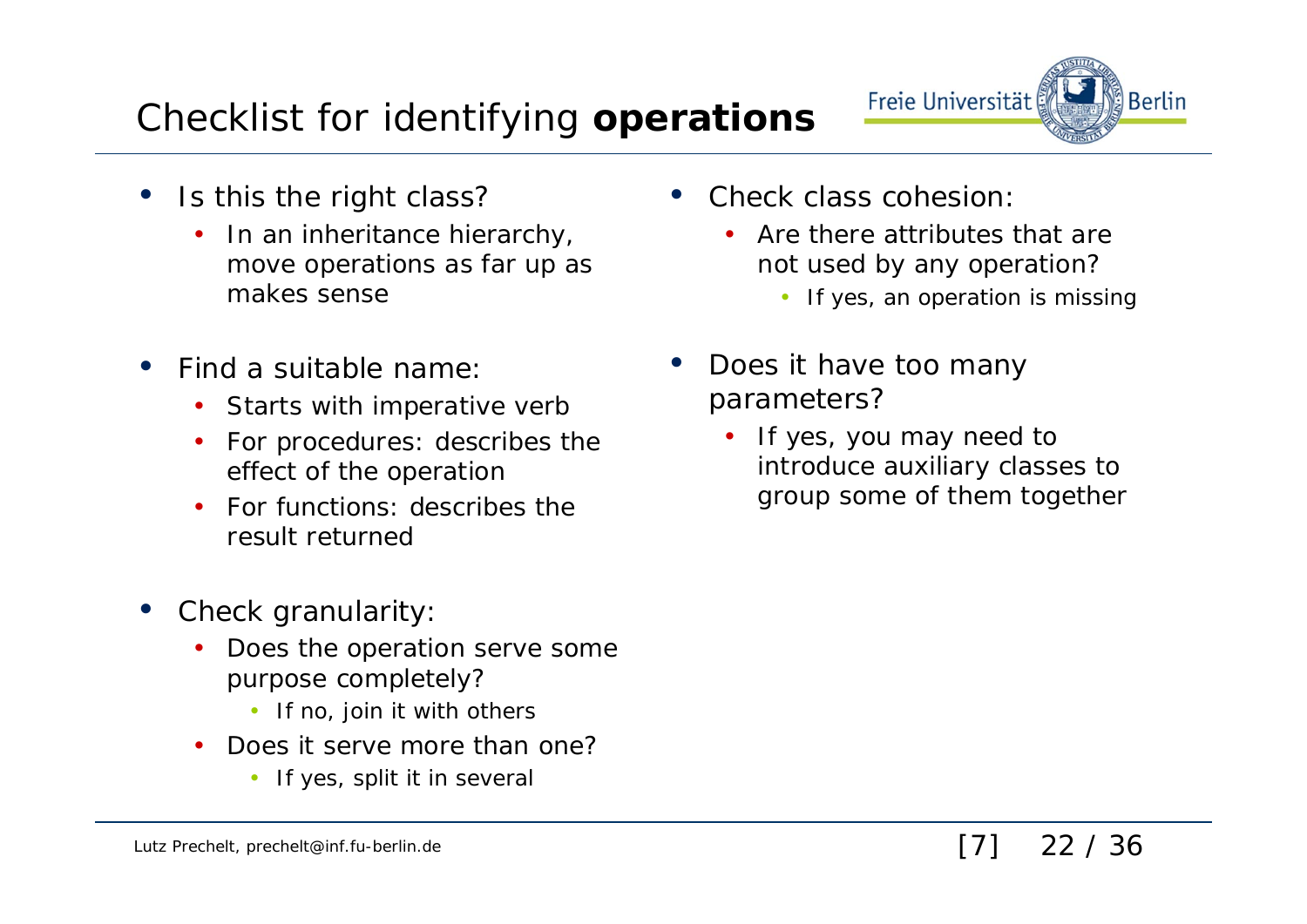

The next few slides will give some heuristics regarding:

- The readability of class diagrams
	- DOs and DON'Ts
- $\bullet$  Managing object modeling
	- how to approach the process
- The different users of class diagrams
	- different types and needs of users mean you should have different types of diagrams as well.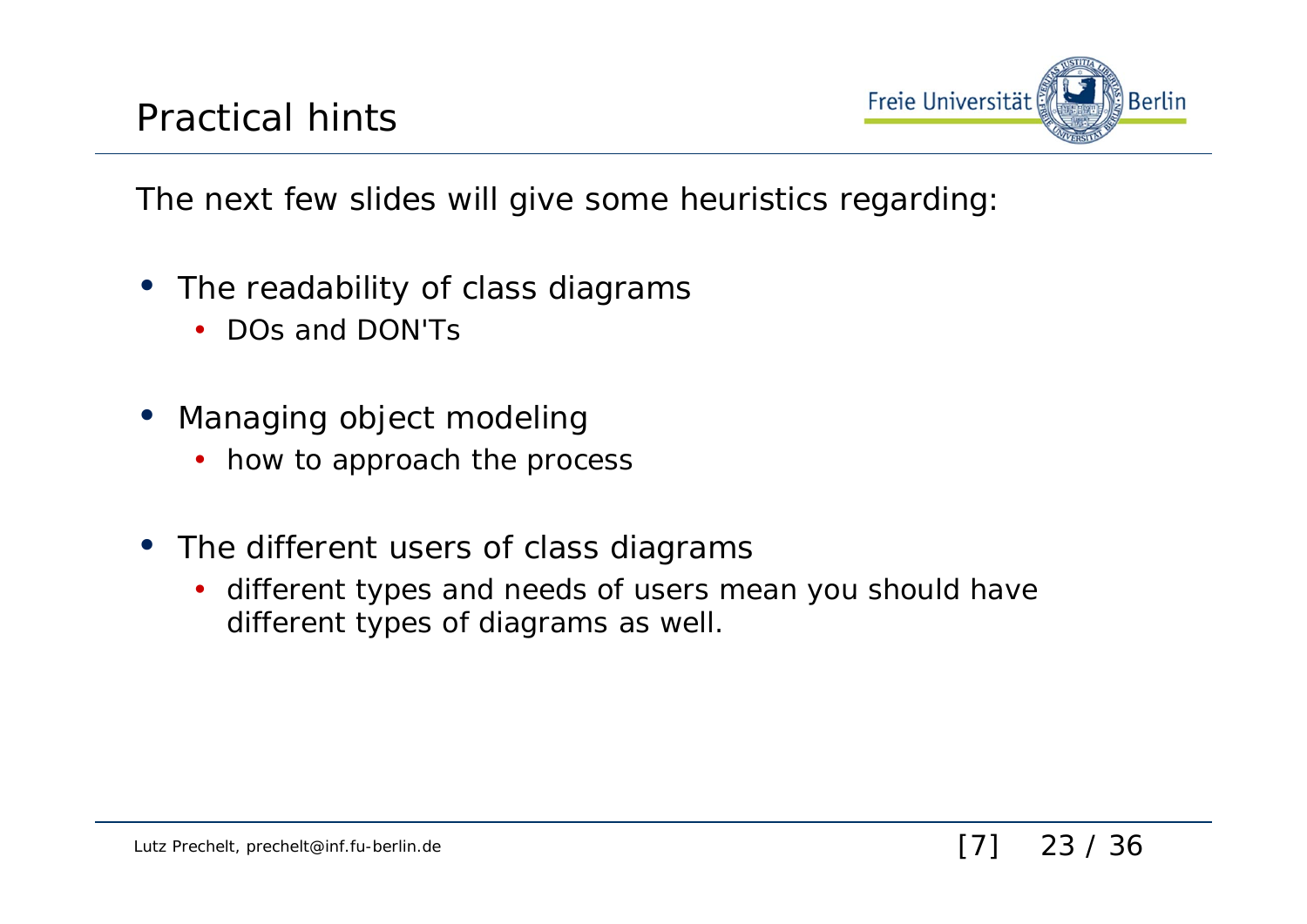

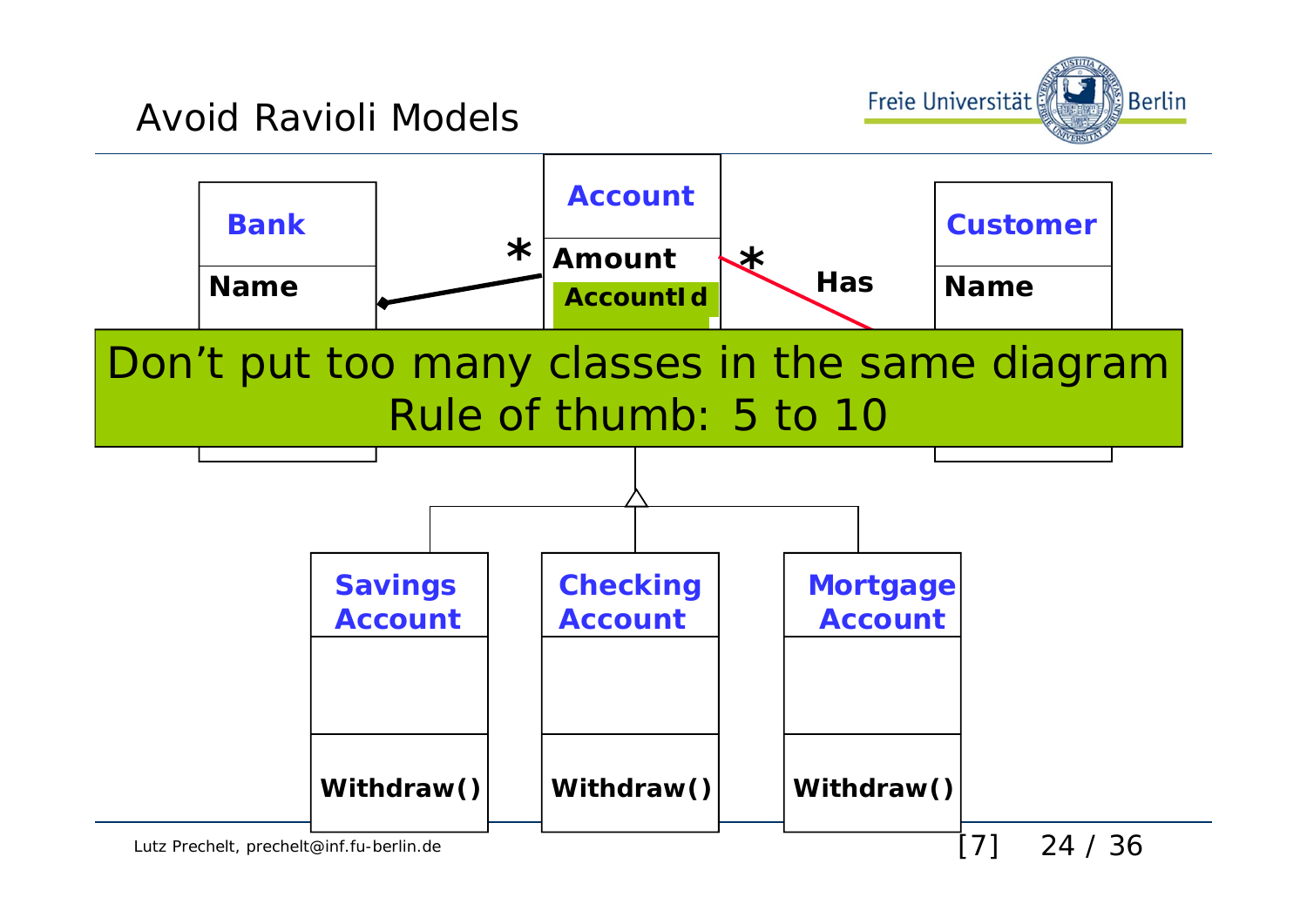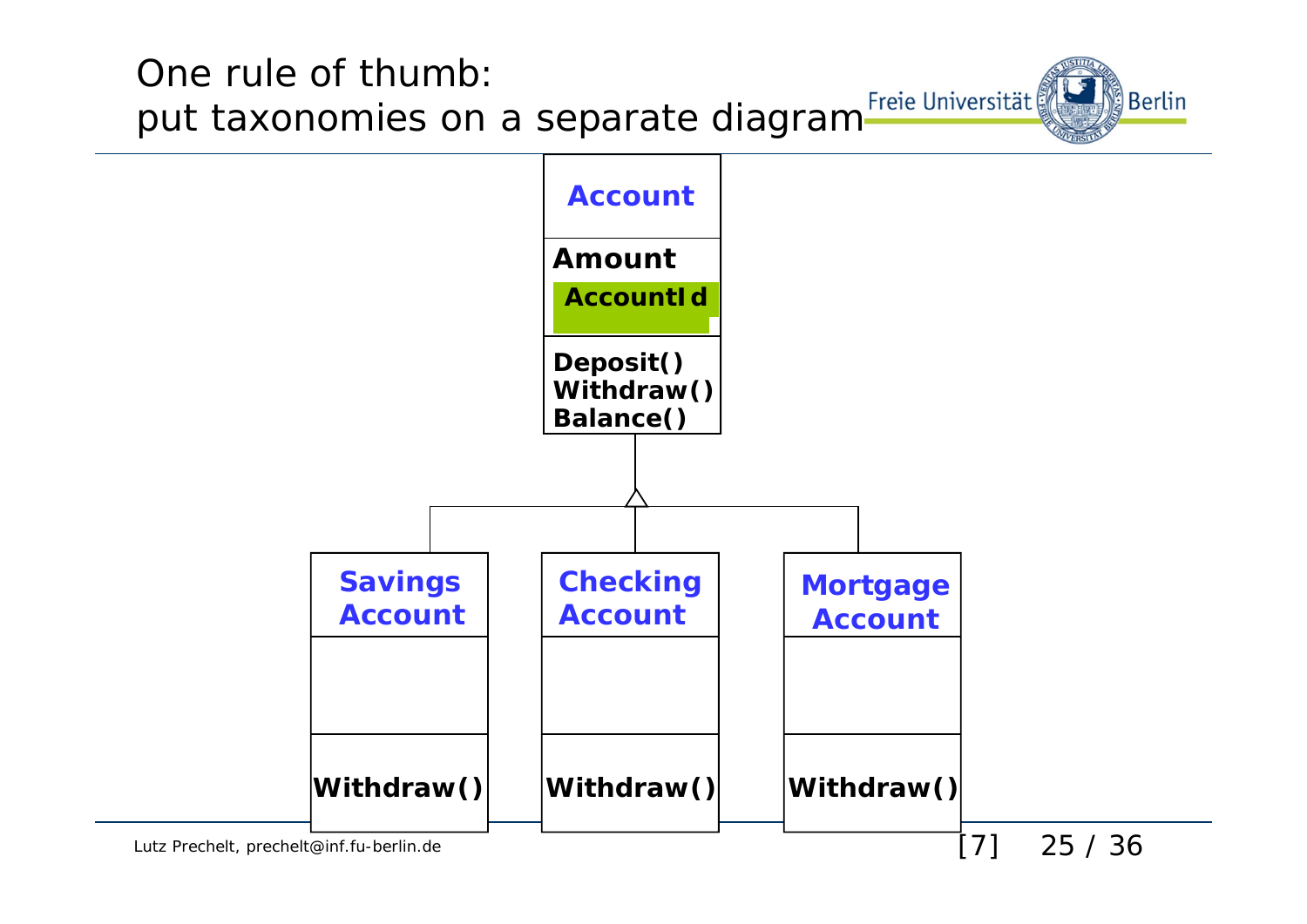

Explicitly schedule meetings for object identification

- 1. First just find objects
- 2. Then try to differentiate them between entity, interface, and control objects
- 3. Find associations and their multiplicity
	- •Start from instance diagrams of concrete situations
	- $\bullet$ Unusual multiplicities usually lead to new objects or categories
- 4. Identify inheritance: Categorize and look for a taxonomy
- 5. Identify aggregation
- 6. Identify important methods and attributes
- •Allow time for brainstorming at each stage
- $\bullet$ Iterate, iterate, iterate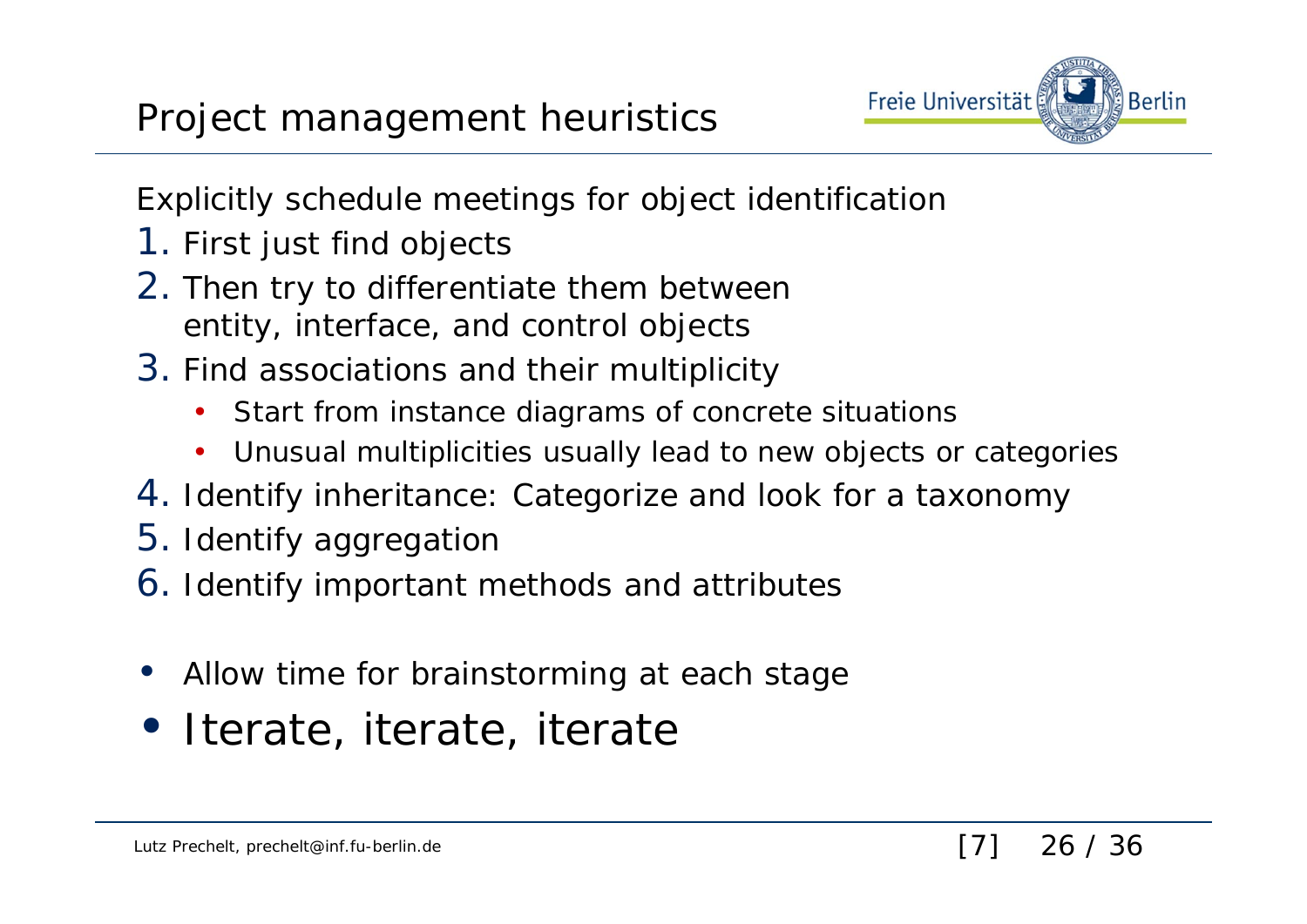

- • Customers and end users are rarely interested
	- They usually focus more on the behavior of the system
	- $\left( \rightarrow \right)$  Use Cases)
- • Application domain experts use class diagrams to model the application domain
	- $\bullet\ \rightarrow$  Analysis model
- • Developers use class diagrams during analysis, system design, object design, and implementation.
	- $\bullet\ \rightarrow$  Design models
	- Design models extend and modify the analysis model
	- Never assume your analysis model is a design model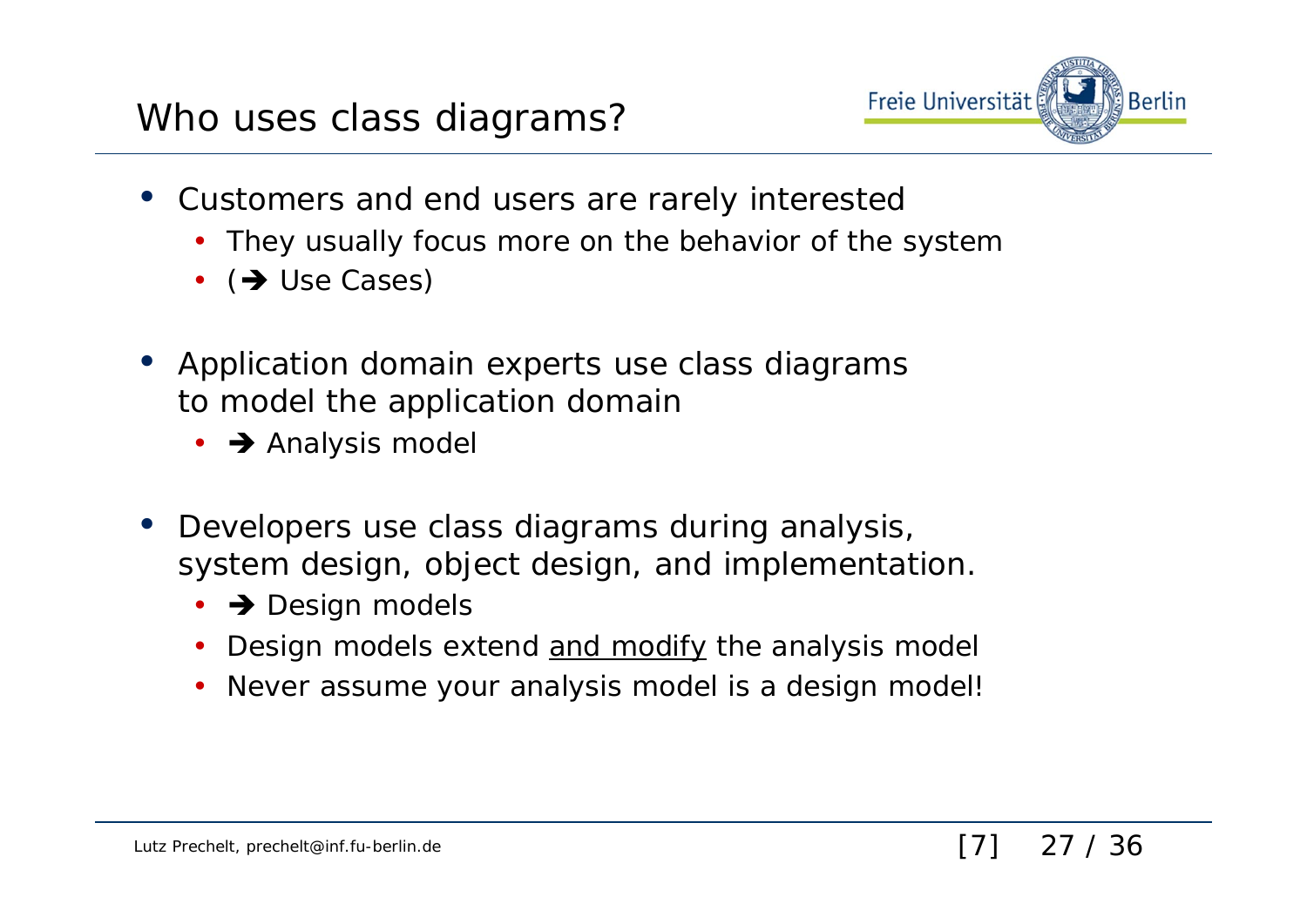Class diagrams have different types of users



- • Developers play different roles
	- Analyst
	- System-level designer
	- Detailed-level designer
	- Implementor
	- (Often one person fills more than one role)
- •Each of these roles has a different view of the models
- To understand these views, we need to distinguish between
	- application domain classes and
	- solution domain classes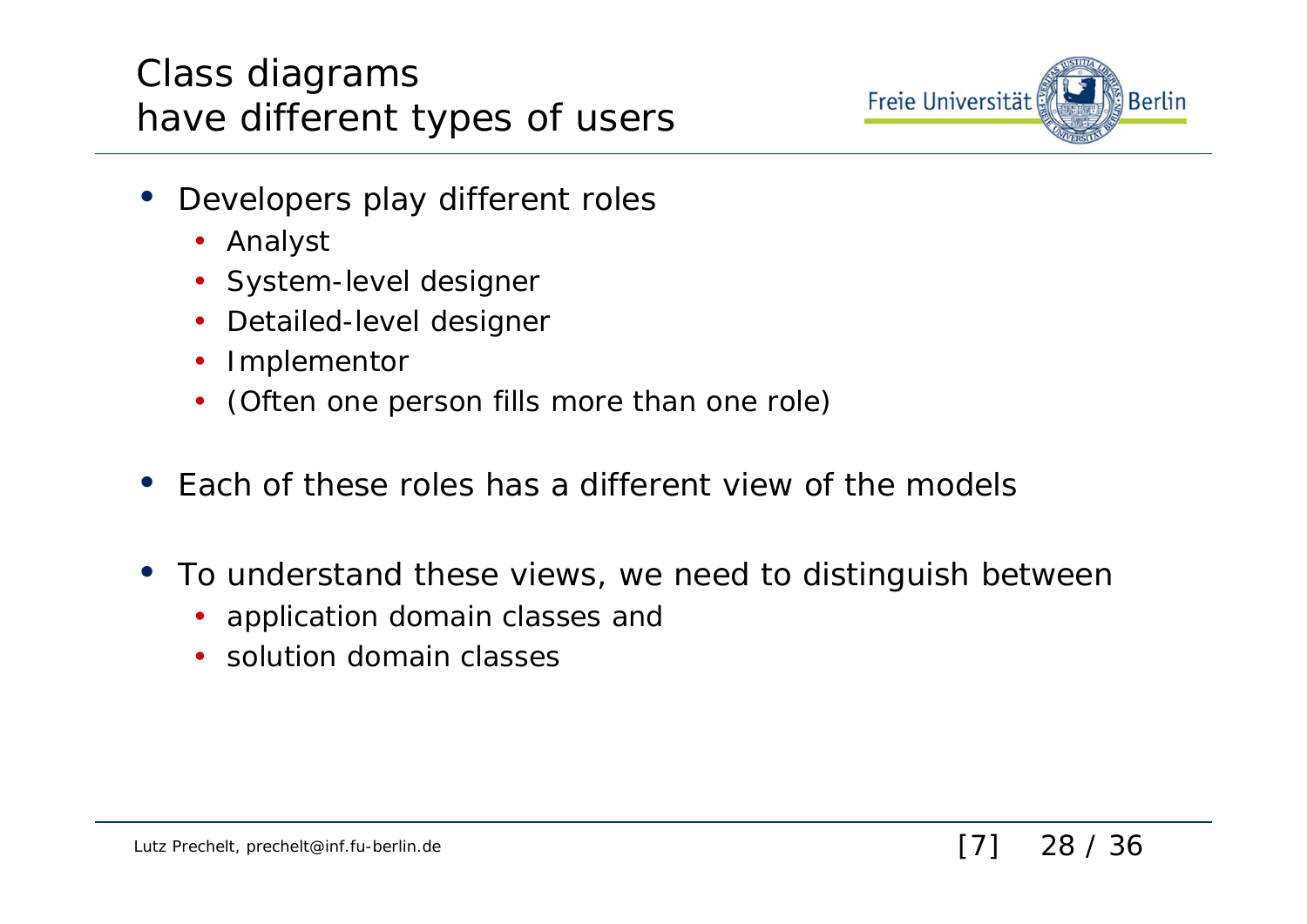

- • **Application domain (problem domain):** 
	- The "home" domain of the problem to be solved
	- Examples: financial services, meteorology, the health system
- • Application domain class (analysis & design models):
	- An abstraction in the application domair
		- In business applications often called business objects
	- Example: Contract, Customer, Order

### •**Solution domain:**

- Technical domains that help in constructing software
- • Examples: telecommunication, databases, compiler construction, operating systems
- Solution domain class (in design models only!)
	- An abstraction that is introduced for technical reasons
		- •not directly due to application domain requirements
	- Examples: OrderQueue, DatabaseConnection, Scheduler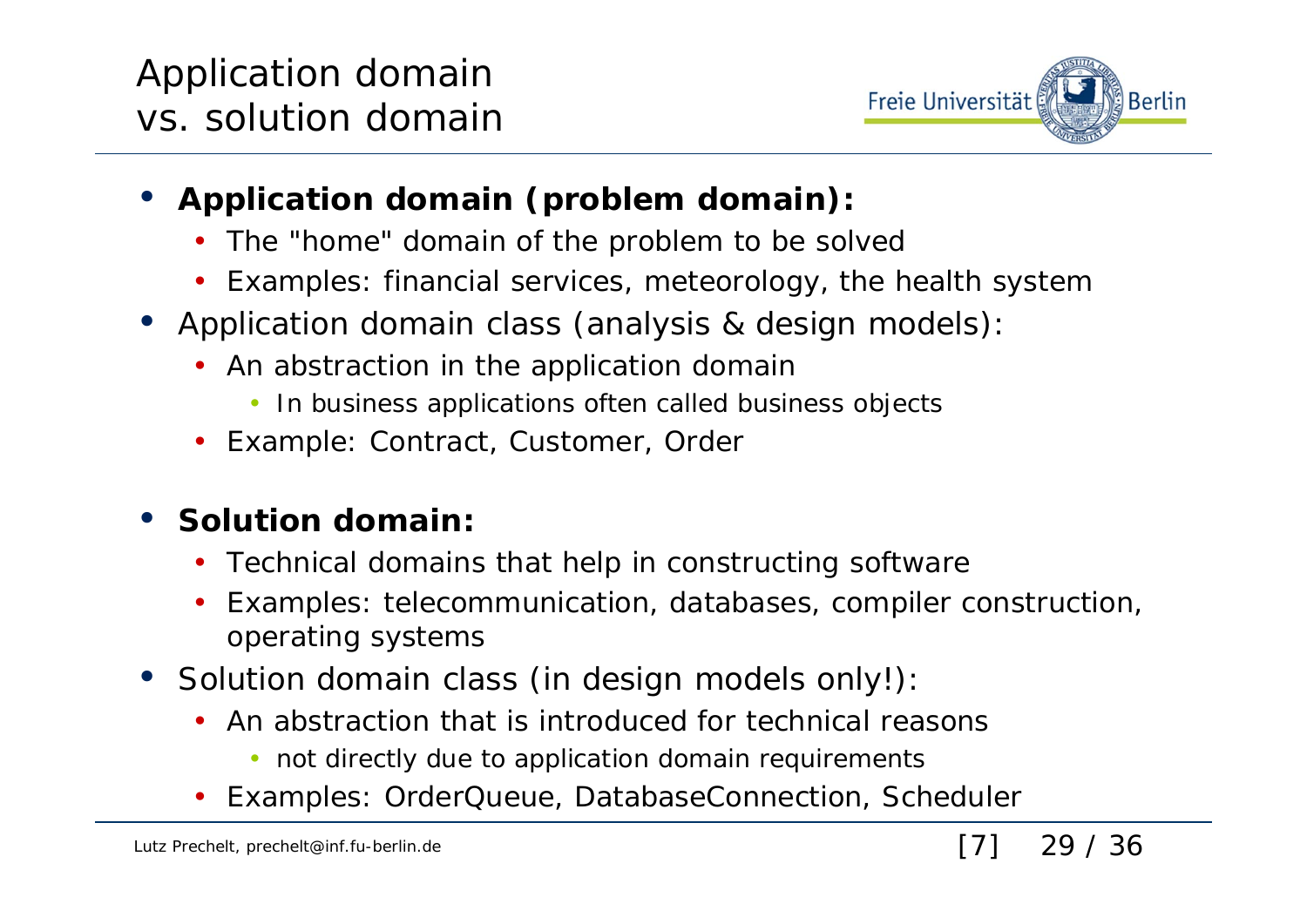

- • The analyst is interested
	- in application domain classes: The associations between classes are relationships between abstractions in the application domain
	- whether the use of inheritance in the model reflect the taxonomies in the application domain
		- A taxonomy is a hierarchy of abstractions
- The analyst is not interested
	- in the exact signature of operations
	- in solution domain classes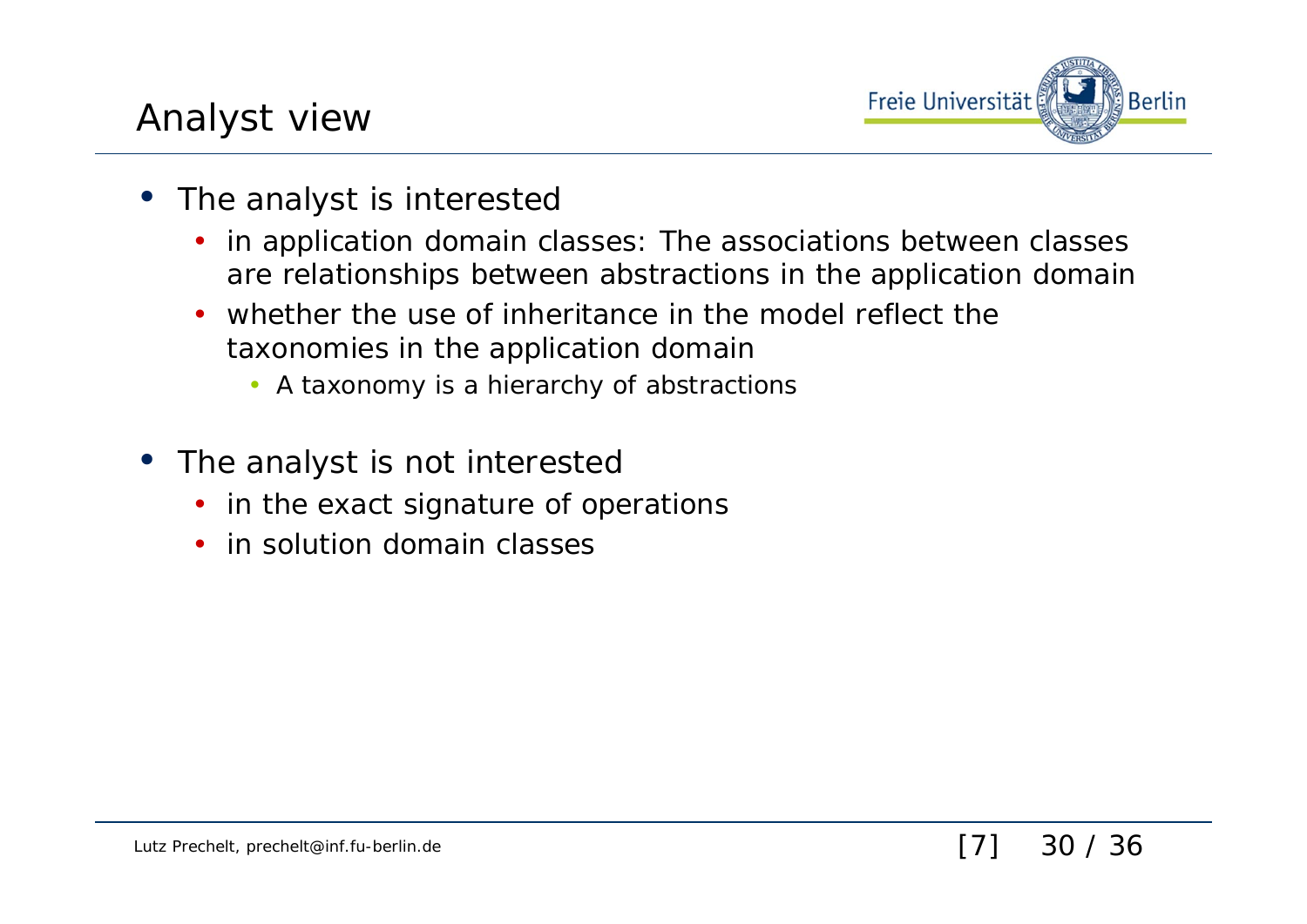

- • Designers focus on the solution of the problem
	- that is, the solution domair
- • Designers consider application domain classes as largely given (and not to be meddled with)
	- in particular the Entity objects
	- to a lesser degree the Boundary and Control objects
- and search for appropriate solution domain classes
	- such that the overall system can be built
- • The central design problem is the specification of appropriate interfaces
	- First of subsystems (architectural design), then of classes,
	- such that all functional and non-functional requirements can be fulfilled
	- and that the design is easy to implement, test, understand, and modify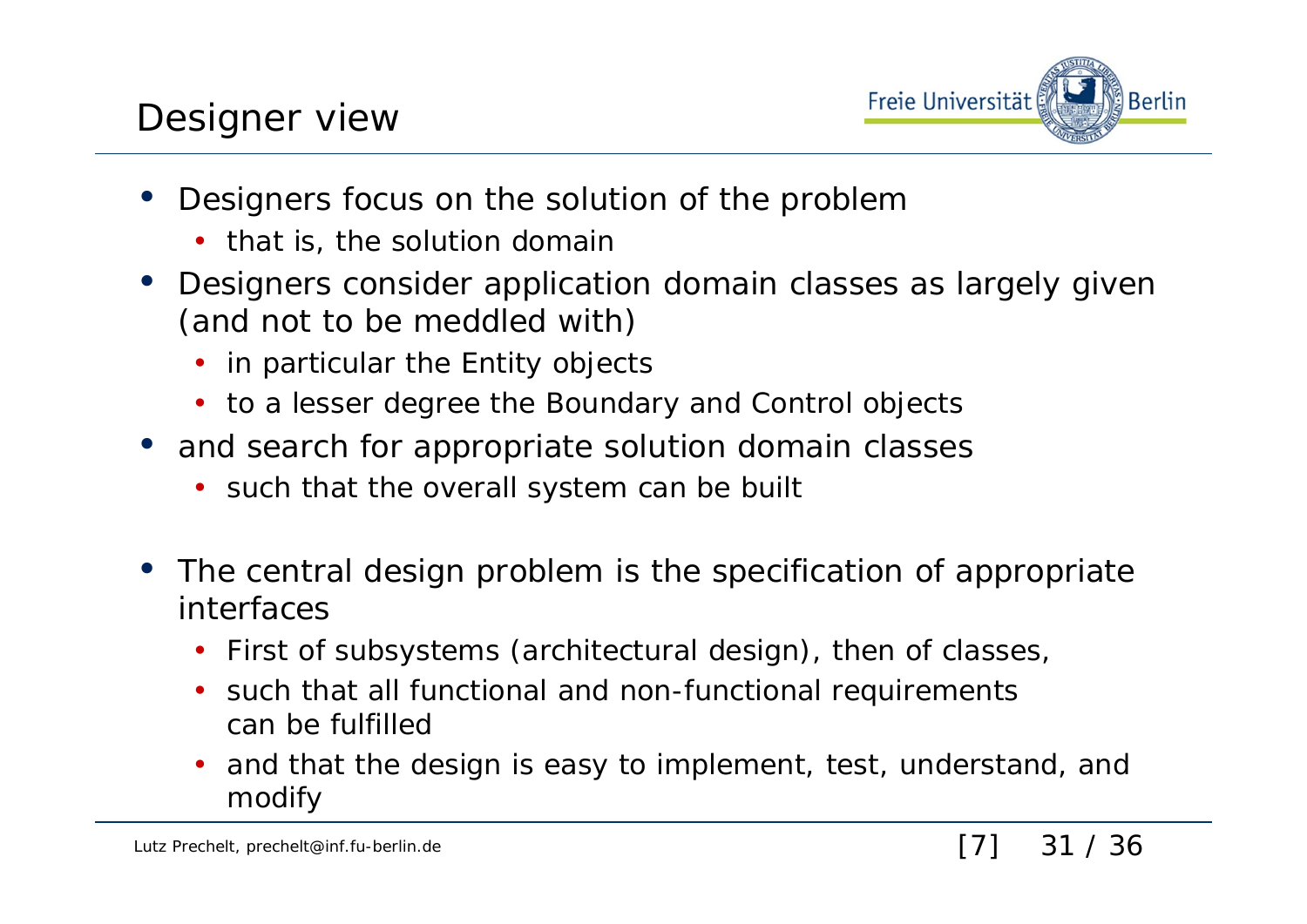

- • Class implementor:
	- Implements the class
	- Chooses appropriate data types (for the attributes) and
	- algorithms (for the operations), and
	- realizes the interface of the class in a programming language
- • Class extender:
	- Extends the class by a subclass which is needed for a new problem or a new application domain
- • Class-user (client):
	- Wants to use an existing class (e.g. a class from a class library or from another subsystem)
	- Is only interested in the interface of the class (signatures, preconditions, postconditions)
	- Should not need to be interested in the class implementation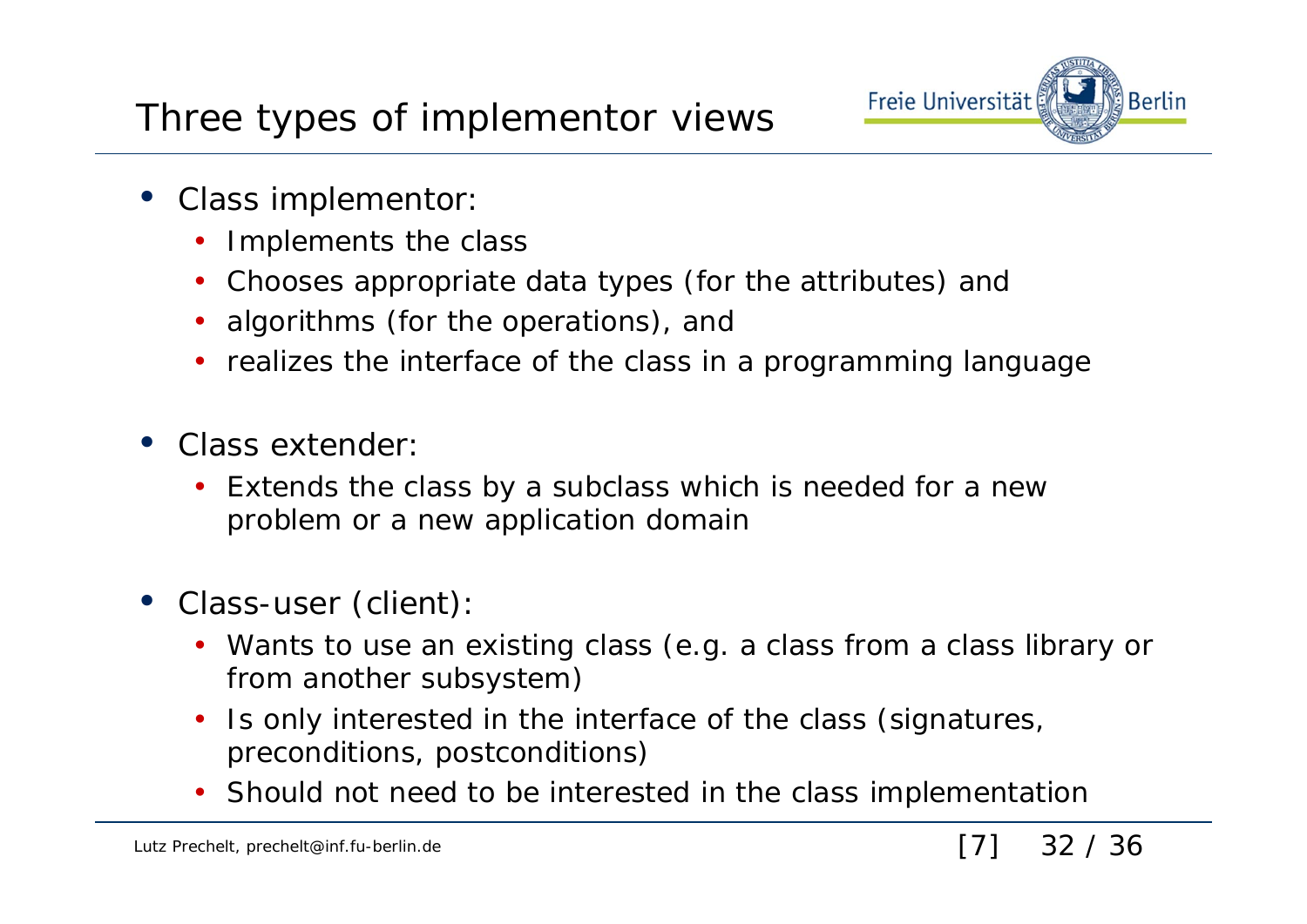

- • Depending on our role (analyst, designer, implementor), we may be interested in limited aspects of a model only
	- Separate models reduce confusion and information overflow
- • A helpful habit for creating high quality software systems is the exact distinction of
	- 1. Application domain classes versus solution domain classes
	- 2. Interface specification versus implementation specification
- • Depending on our role and the model we have different interpretations for certain UML constructs:
	- •Different interpretations of associations
	- •Different interpretations of attributes
	- •Different interpretation of inheritance
- •Let us look at these different interpretations: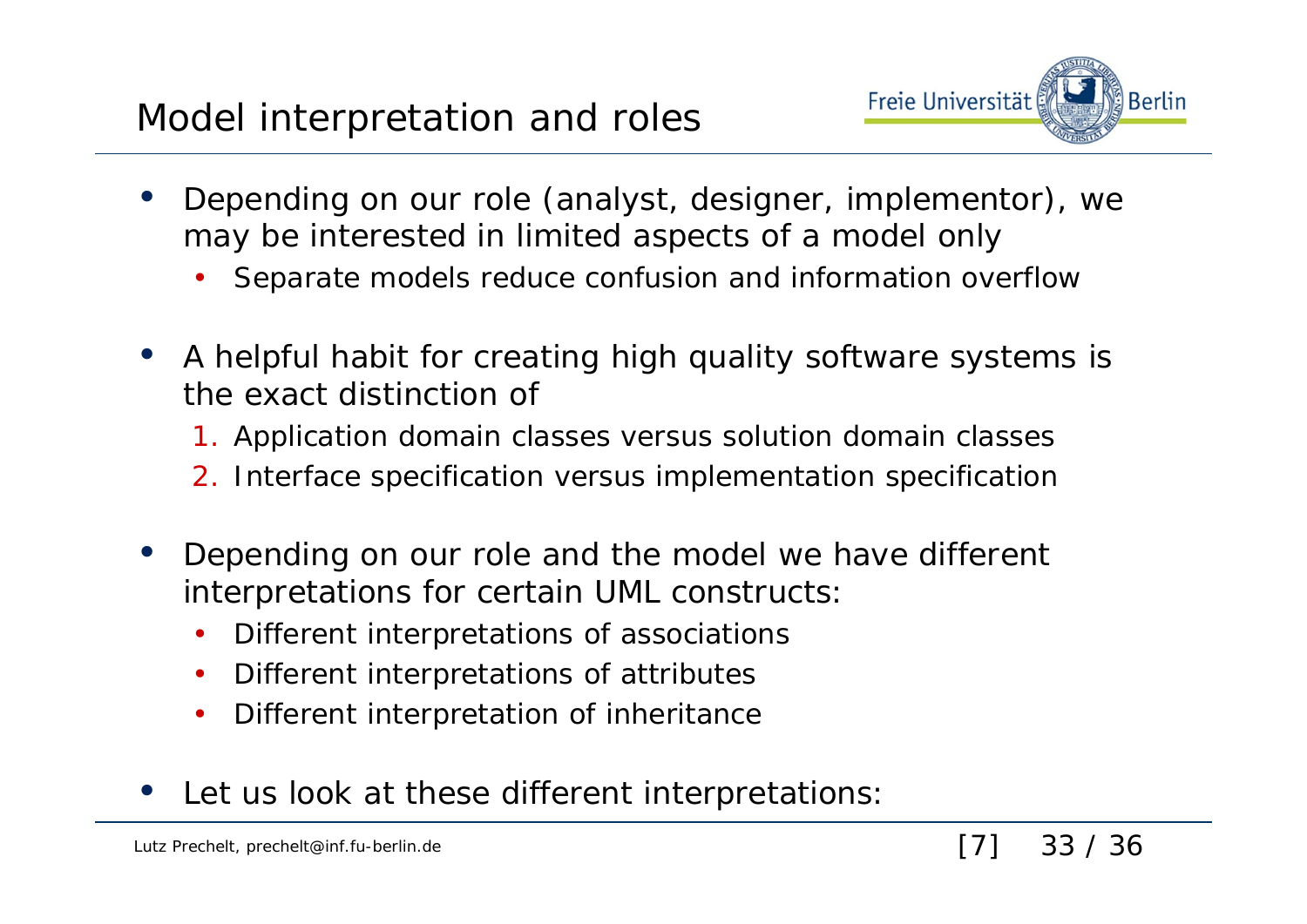Interpretations in analysis vs. design model



- • Different interpretations of associations
	- •Analysis model: Relationships between objects in reality
	- •Design model: Reachability of instances
- • Different interpretations of attributes
	- •Analysis model: Characteristics of object instances
	- •Design model: State storage, basis for decisions/control flow
- • Sometimes different interpretation of inheritance
	- • Analysis model: Type taxonomy; objects that can take the role of a superclass object
	- • Design model: [ditto] or type extension or superclass code reuse
		- but beware: Reuse-without-taxonomy often creates huge problems.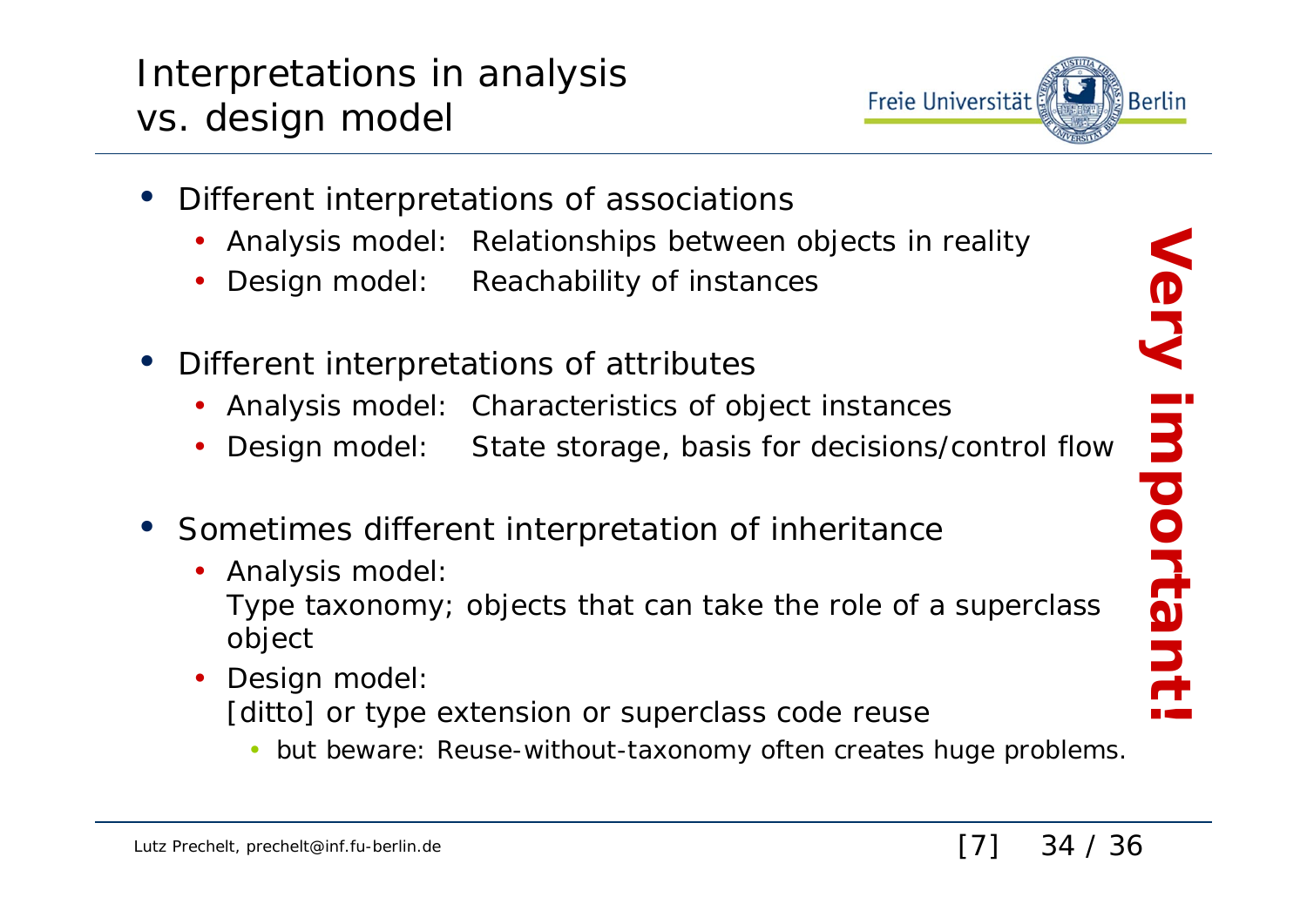

- • The analysis object model reflects concepts from
	- the application domain and
	- the requirements
- • It can be found by systematic analysis of use cases
	- plus other techniques
- The subsequent design model is usually quite different
	- It often leaves out a number of application domain classes
		- $\bullet$ because they are not relevant for the technical system
	- It usually contains many additional solution domain classes